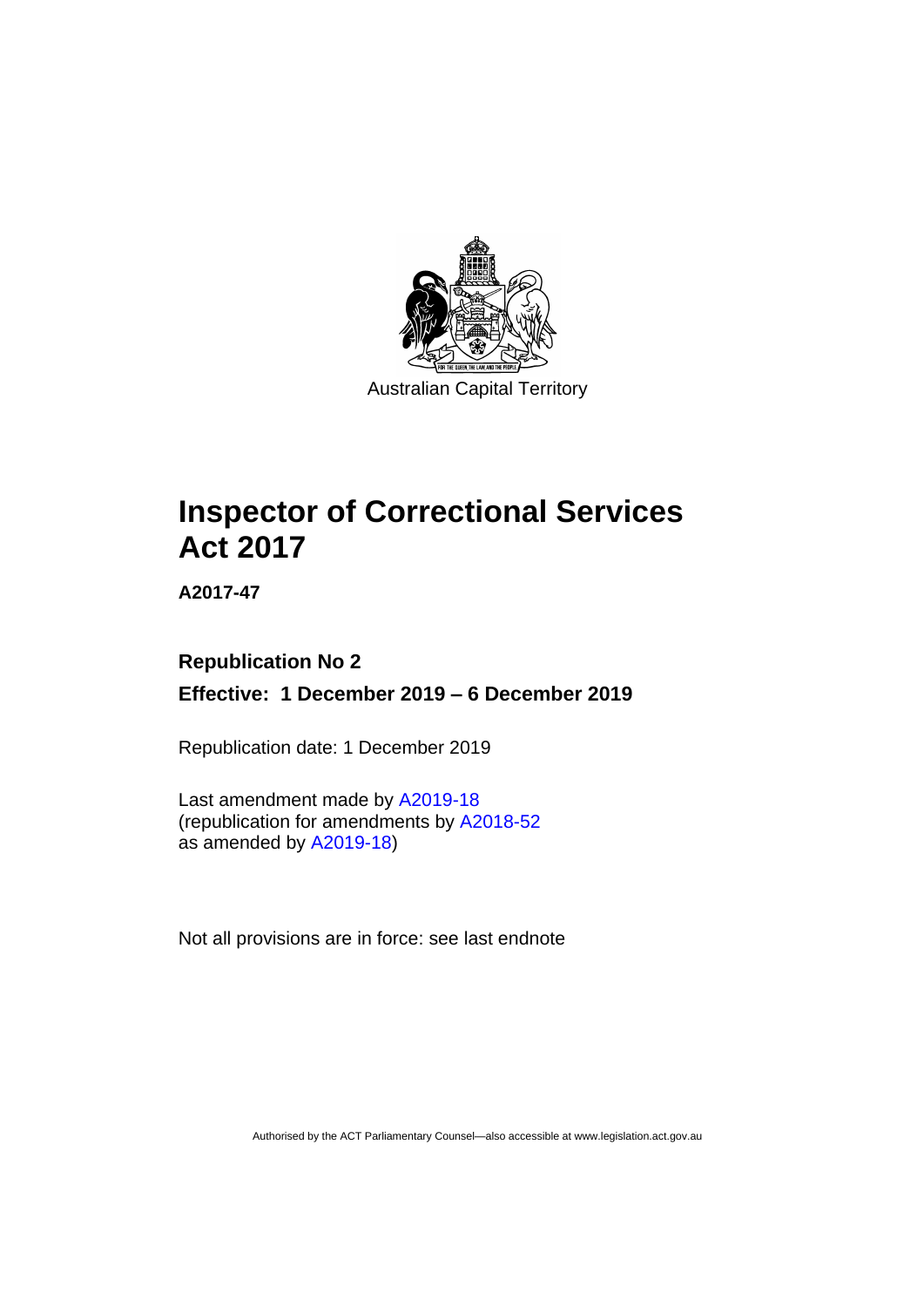## **About this republication**

#### **The republished law**

This is a republication of the *Inspector of Correctional Services Act 2017* (including any amendment made under the *[Legislation Act 2001](http://www.legislation.act.gov.au/a/2001-14)*, part 11.3 (Editorial changes)) as in force on 1 December 2019*.* It also includes any commencement, amendment, repeal or expiry affecting this republished law to 1 December 2019.

The legislation history and amendment history of the republished law are set out in endnotes 3 and 4.

#### **Kinds of republications**

The Parliamentary Counsel's Office prepares 2 kinds of republications of ACT laws (see the ACT legislation register at [www.legislation.act.gov.au\)](http://www.legislation.act.gov.au/):

- authorised republications to which the *[Legislation Act 2001](http://www.legislation.act.gov.au/a/2001-14)* applies
- unauthorised republications.

The status of this republication appears on the bottom of each page.

#### **Editorial changes**

The *[Legislation Act 2001](http://www.legislation.act.gov.au/a/2001-14)*, part 11.3 authorises the Parliamentary Counsel to make editorial amendments and other changes of a formal nature when preparing a law for republication. Editorial changes do not change the effect of the law, but have effect as if they had been made by an Act commencing on the republication date (see *[Legislation Act 2001](http://www.legislation.act.gov.au/a/2001-14)*, s 115 and s 117). The changes are made if the Parliamentary Counsel considers they are desirable to bring the law into line, or more closely into line, with current legislative drafting practice.

This republication includes amendments made under part 11.3 (see endnote 1).

#### **Uncommenced provisions and amendments**

If a provision of the republished law has not commenced, the symbol  $\mathbf{U}$  appears immediately before the provision heading. Any uncommenced amendments that affect this republished law are accessible on the ACT legislation register [\(www.legislation.act.gov.au\)](http://www.legislation.act.gov.au/). For more information, see the home page for this law on the register.

#### **Modifications**

If a provision of the republished law is affected by a current modification, the symbol  $\mathbf{M}$  appears immediately before the provision heading. The text of the modifying provision appears in the endnotes. For the legal status of modifications, see the *[Legislation](http://www.legislation.act.gov.au/a/2001-14)  Act [2001](http://www.legislation.act.gov.au/a/2001-14)*, section 95.

#### **Penalties**

At the republication date, the value of a penalty unit for an offence against this law is \$160 for an individual and \$810 for a corporation (see *[Legislation Act 2001](http://www.legislation.act.gov.au/a/2001-14)*, s 133).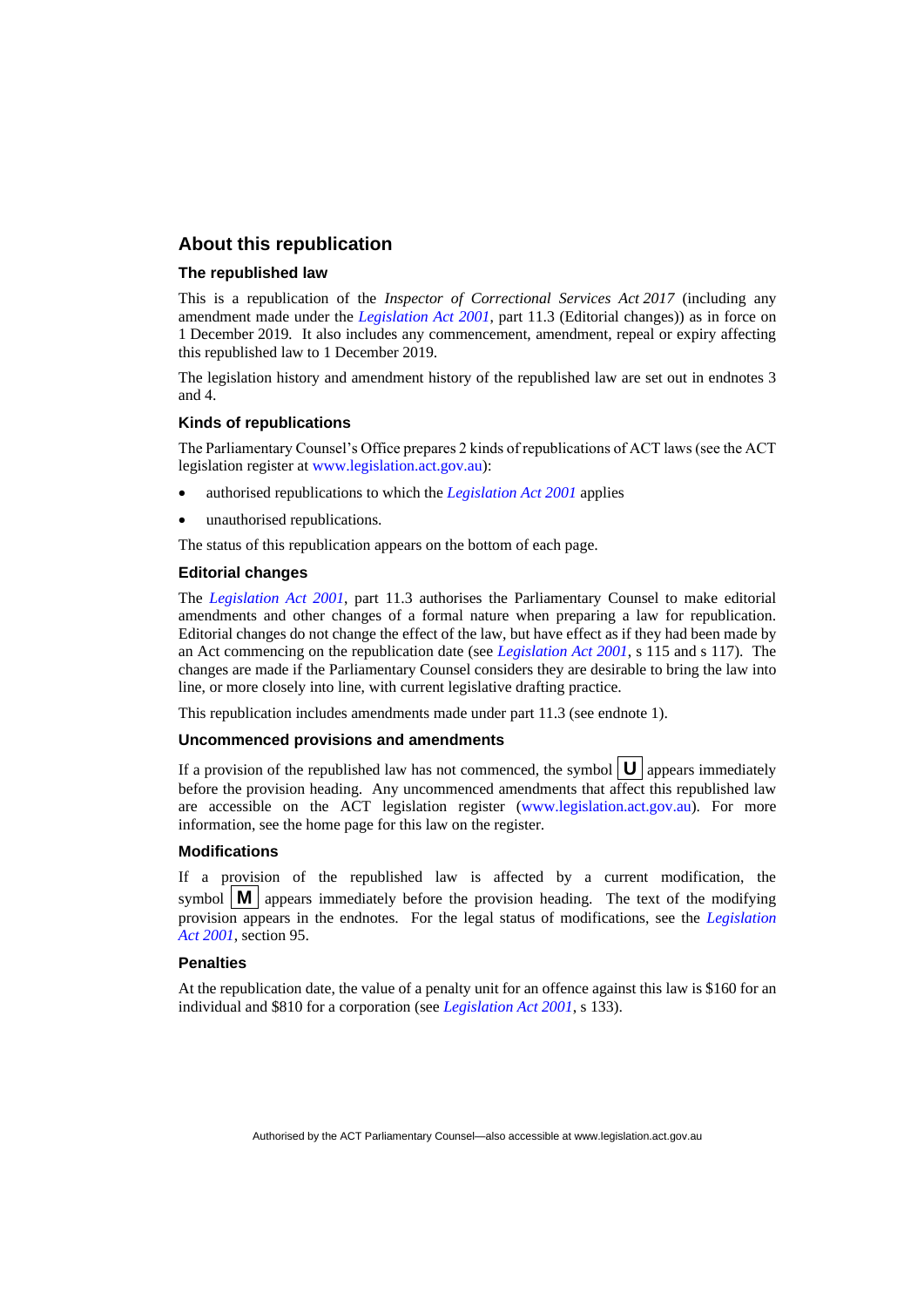

# **Inspector of Correctional Services Act 2017**

## **Contents**

| Part 1                     | <b>Preliminary</b>                                                          |            |
|----------------------------|-----------------------------------------------------------------------------|------------|
| 1                          | Name of Act                                                                 | 2          |
| 2                          | Commencement                                                                | 2          |
| 3                          | Dictionary                                                                  | 3          |
| 4                          | <b>Notes</b>                                                                | 3          |
| 5                          | Offences against Act-application of Criminal Code etc                       | 3          |
| 6                          | Object of Act                                                               | 4          |
| 7                          | What is a correctional centre?                                              | 4          |
| 8                          | What is a correctional service?                                             | 5          |
| Part 2                     | <b>Inspector of correctional services</b>                                   |            |
| <b>Division 2.1</b>        | <b>Appointment of inspector</b>                                             |            |
| 9                          | Appointment of inspector of correctional services                           | 6          |
| R <sub>2</sub><br>01/12/19 | Inspector of Correctional Services Act 2017<br>Effective: 01/12/19-06/12/19 | contents 1 |

Page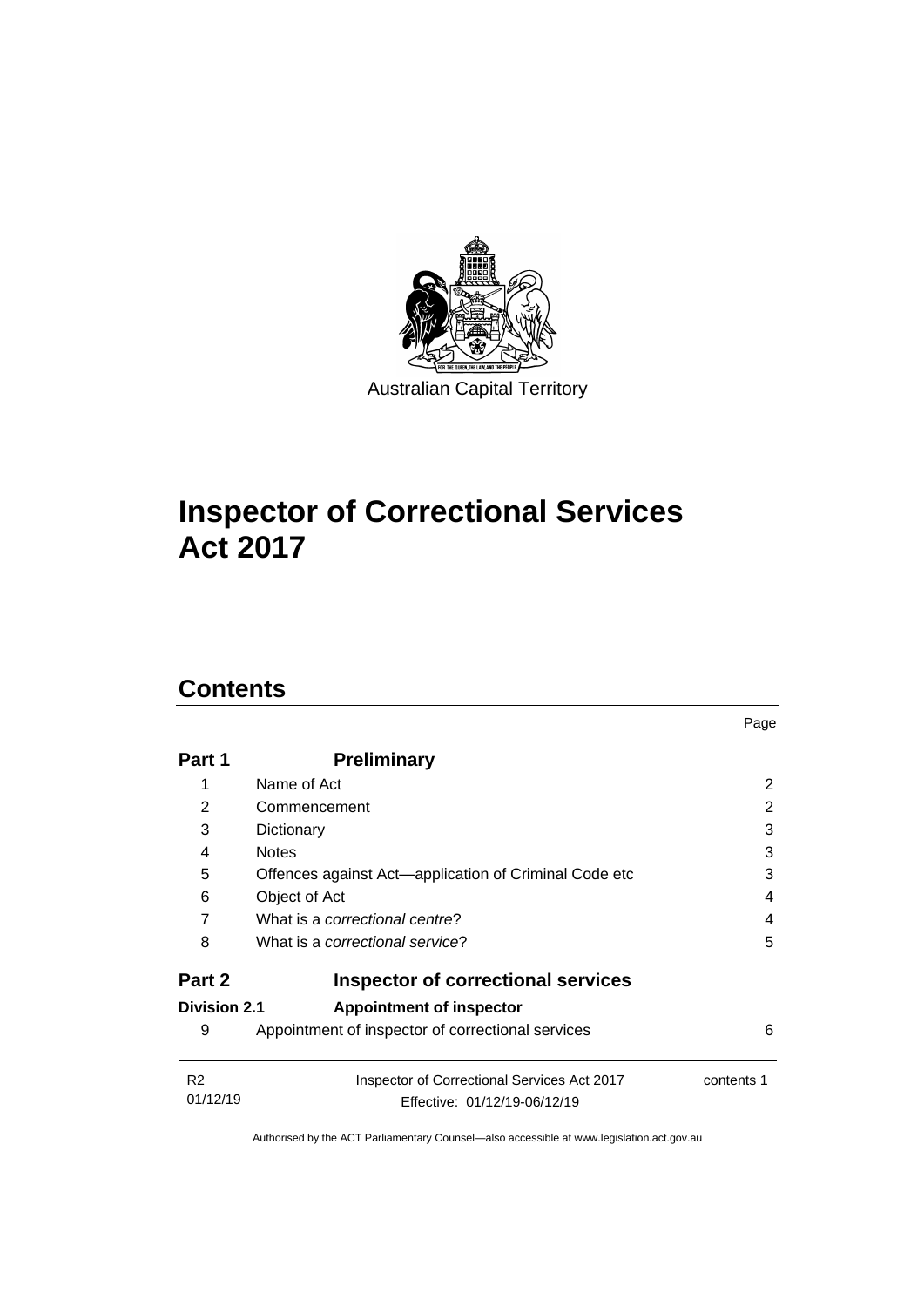| 10                  | Disclosure of interests                                             | Page<br>$\mathbf{7}$ |
|---------------------|---------------------------------------------------------------------|----------------------|
| 11                  | Inspector must not do inconsistent work etc                         | $\overline{7}$       |
| 12                  | Ending appointment                                                  | $\overline{7}$       |
| <b>Division 2.2</b> | Office of the inspector                                             |                      |
| 13                  | Inspector's staff                                                   | 8                    |
| 14                  | Contractors                                                         | 8                    |
| 15                  | Other arrangements for staff and facilities                         | 8                    |
| 16                  | Delegation                                                          | 9                    |
| Part 3              | <b>Inspector's functions and powers</b>                             |                      |
| 17                  | Functions-generally                                                 | 10                   |
| 18                  | Functions-examination and review                                    | 11                   |
| 19                  | Inspector may enter correctional centre etc                         | 12                   |
| 20                  | Inspection guidelines                                               | 13                   |
| 21                  | Access to correctional centres etc                                  | 13                   |
| 22                  | Power to ask for information, documents and other things            | 14                   |
| 23                  | Requiring attendance etc                                            | 15                   |
| 24                  | Inspector may keep document or other thing etc                      | 17                   |
| 25                  | Privileges against self-incrimination and exposure to civil penalty | 18                   |
| 26                  | Offence-taking detrimental action                                   | 18                   |
| Part 4              | <b>Reports by inspector</b>                                         |                      |
| 27                  | Inspector to give reports to Legislative Assembly                   | 20                   |
| 28                  | Public interest considerations                                      | 21                   |
| 29                  | Draft report to relevant Minister and director-general              | 22                   |
| 30                  | Report to Legislative Assembly                                      | 22                   |
| Part 5              | Cooperation and referral between inspector<br>and other entities    |                      |
| 31                  | Cooperation with other entities                                     | 23                   |
| 32                  | Inspector may refer matter to investigative entity                  | 24                   |
| 33                  | Cooperation with inspector                                          | 24                   |
| 34                  | Oversight entities may refer matter to inspector                    | 26                   |
| 35                  | Information sharing                                                 | 26                   |
|                     |                                                                     |                      |
|                     |                                                                     |                      |

| contents 2 |  |  |
|------------|--|--|
|------------|--|--|

Inspector of Correctional Services Act 2017 Effective: 01/12/19-06/12/19

R2 01/12/19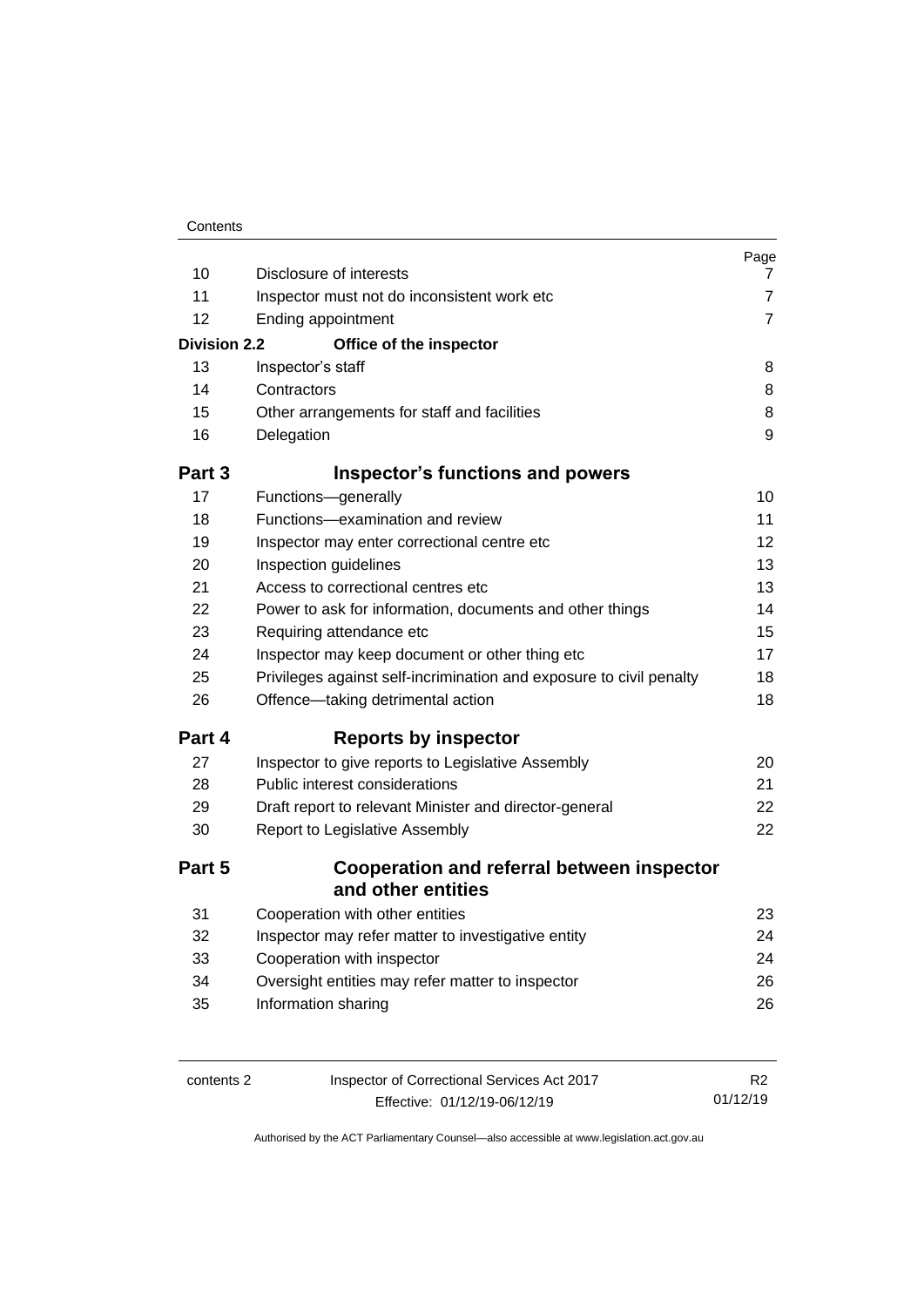|                   |                                                    | Contents |
|-------------------|----------------------------------------------------|----------|
|                   |                                                    | Page     |
| Part 6            | <b>Miscellaneous</b>                               |          |
| 36                | Protection of inspector from liability             | 27       |
| 37                | Offence—use or divulge protected information       | 27       |
| 38                | Regulation-making power                            | 29       |
| 39                | Review of Act                                      | 29       |
| Part 7            | <b>Amendments</b>                                  |          |
| 40                | Legislation amended-sch 1                          | 30       |
|                   |                                                    |          |
| <b>Schedule 1</b> | Amendments-extended application of Act             | 31       |
| <b>Part 1.1</b>   | <b>Children and Young People Act 2008</b>          | 31       |
| <b>Part 1.2</b>   | <b>Inspector of Correctional Services Act 2017</b> | 34       |
| <b>Dictionary</b> |                                                    | 37       |
| <b>Endnotes</b>   |                                                    |          |
| 1                 | About the endnotes                                 | 39       |
| 2                 | Abbreviation key                                   |          |
| 3                 | Legislation history                                |          |
| 4                 | Amendment history                                  |          |
| 5                 | Earlier republications<br>41                       |          |
| 6                 | Uncommenced provisions                             |          |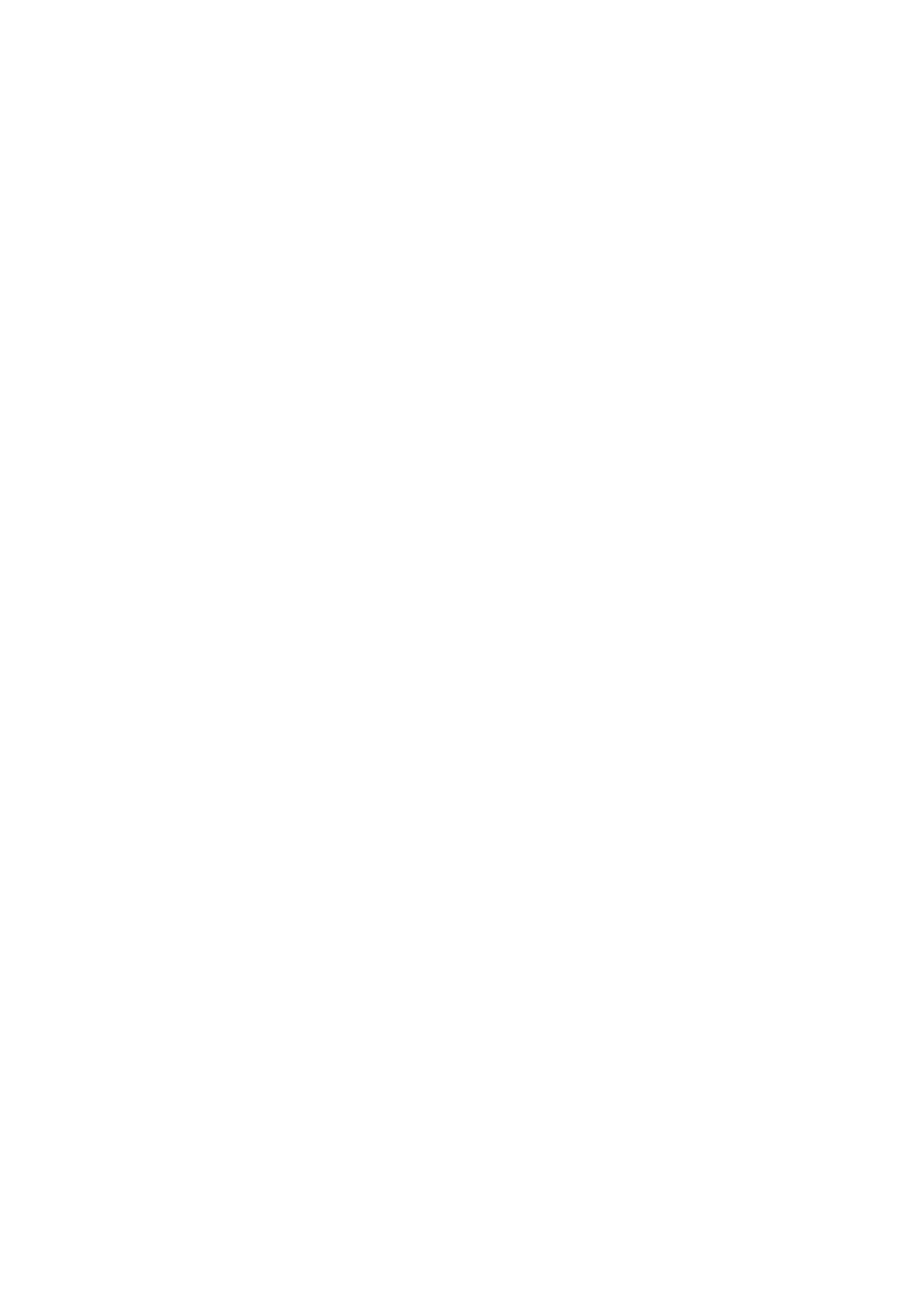

# **Inspector of Correctional Services Act 2017**

An Act to provide for an inspector of correctional services, and for other purposes

R2 01/12/19

I

Inspector of Correctional Services Act 2017 Effective: 01/12/19-06/12/19

page 1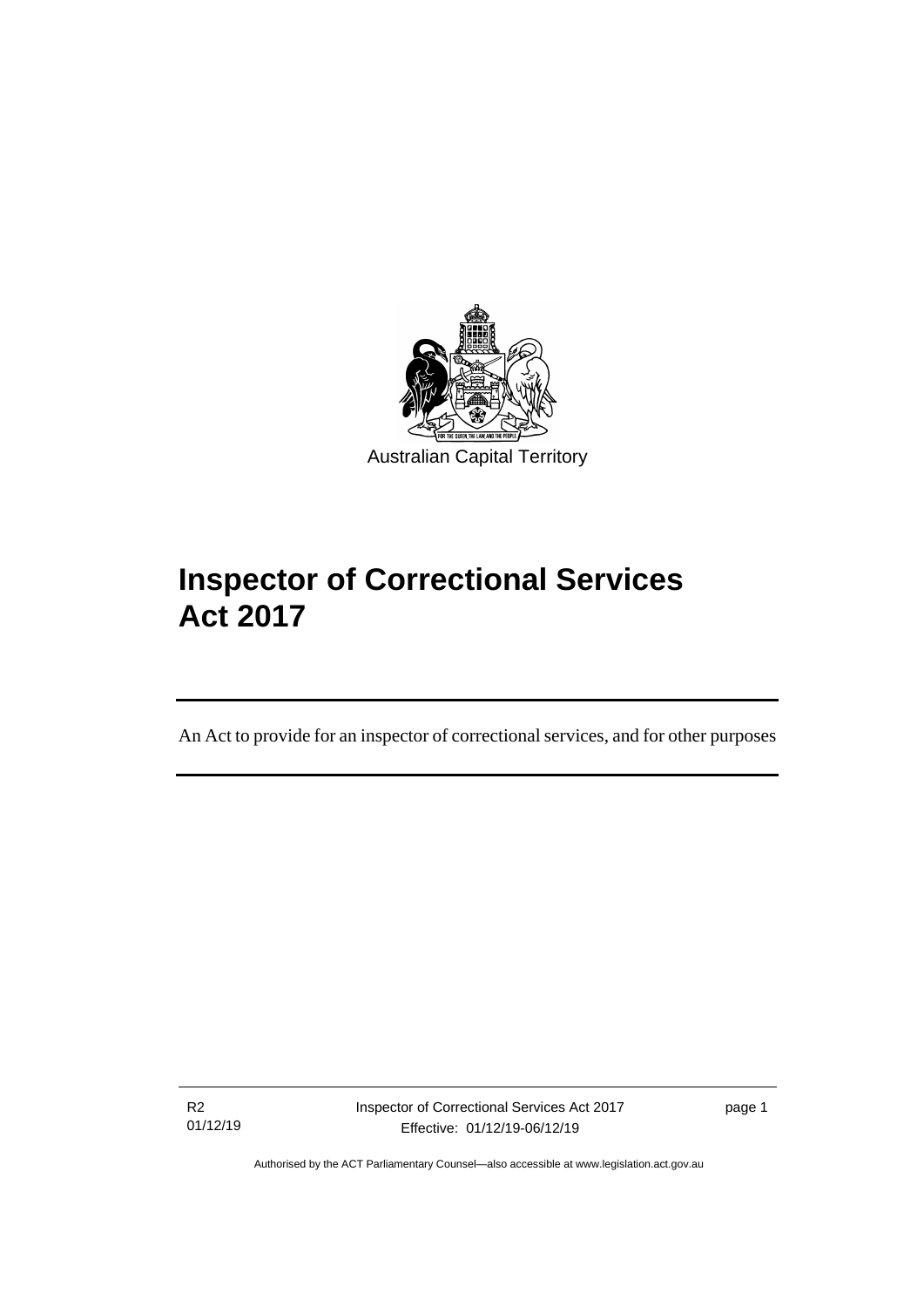#### **Part 1** Preliminary

Section 1

## <span id="page-7-0"></span>**Part 1 Preliminary**

## <span id="page-7-1"></span>**1 Name of Act**

This Act is the *Inspector of Correctional Services Act 2017*.

## <span id="page-7-2"></span>**2 Commencement**

- (1) This Act (other than section 40 and schedule 1) commences on the day after its notification day.
	- *Note* The naming and commencement provisions automatically commence on the notification day (see [Legislation Act,](http://www.legislation.act.gov.au/a/2001-14) s 75 (1)).
- (2) Section 40 and schedule 1 commence on a day fixed by the Minister by written notice, after consulting with the Minister responsible for the *[Children and Young People Act](http://www.legislation.act.gov.au/a/2008-19) 2008*.
	- *Note* A single day or time may be fixed, or different days or times may be fixed, for the commencement of different provisions (se[e Legislation Act,](http://www.legislation.act.gov.au/a/2001-14) s 77 (1)).
- (3) If section 40 and schedule 1 have not commenced within 2 years beginning on the notification day, they automatically commence on the first day after that period.
- (4) The [Legislation Act,](http://www.legislation.act.gov.au/a/2001-14) section 79 (Automatic commencement of postponed law) does not apply to this Act.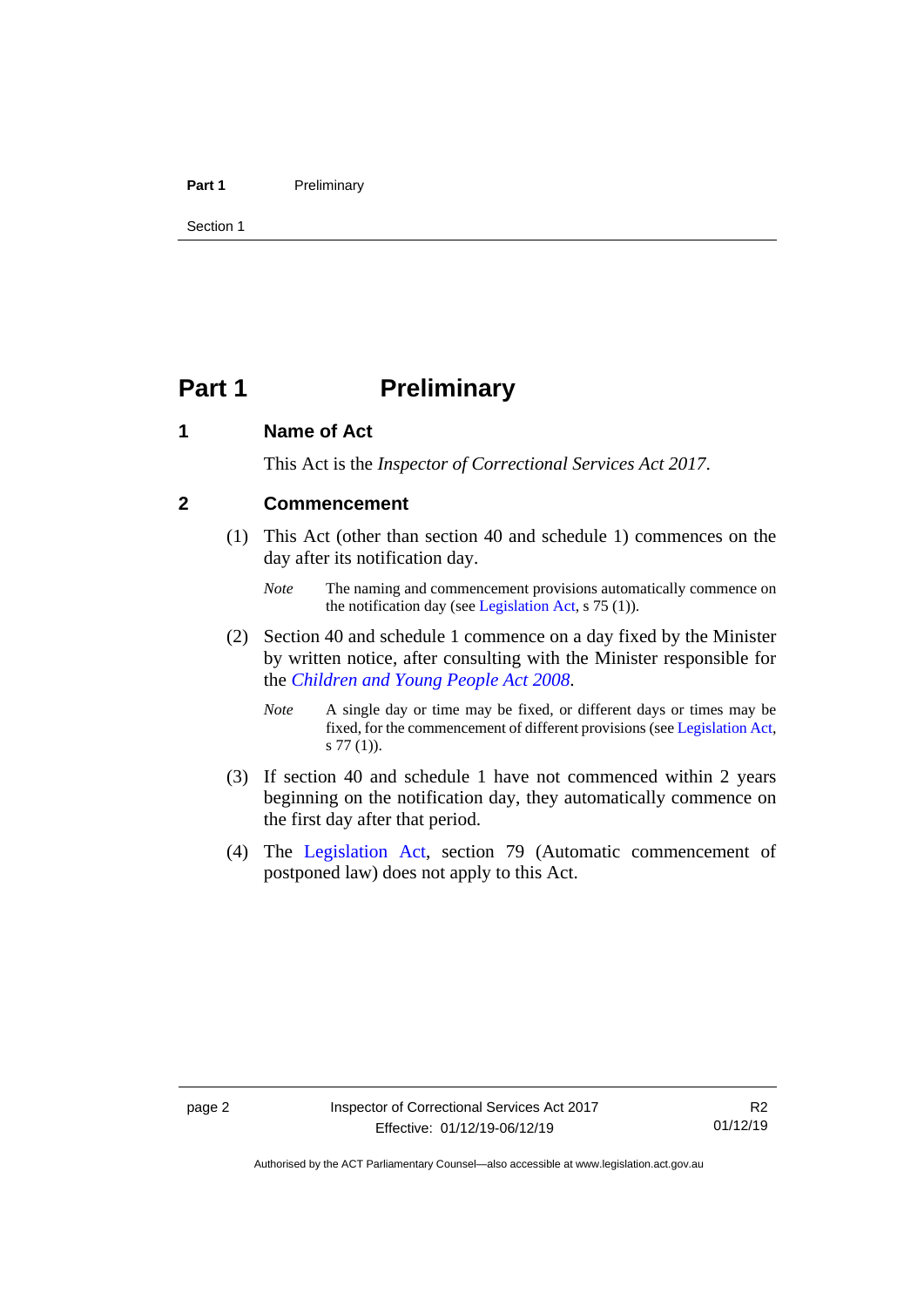## <span id="page-8-0"></span>**3 Dictionary**

The dictionary at the end of this Act is part of this Act.

*Note 1* The dictionary at the end of this Act defines certain terms used in this Act, and includes references (*signpost definitions*) to other terms defined elsewhere.

> For example, the signpost definition '*young detainee—*see the *[Children](http://www.legislation.act.gov.au/a/2008-19)  [and Young People Act 2008](http://www.legislation.act.gov.au/a/2008-19)*, section 95.' means that the term 'young detainee' is defined in that section and the definition applies to this Act.

*Note* 2 A definition in the dictionary (including a signpost definition) applies to the entire Act unless the definition, or another provision of the Act, provides otherwise or the contrary intention otherwise appears (see [Legislation Act,](http://www.legislation.act.gov.au/a/2001-14)  $s$  155 and  $s$  156 (1)).

## <span id="page-8-1"></span>**4 Notes**

A note included in this Act is explanatory and is not part of this Act.

*Note* See the [Legislation Act,](http://www.legislation.act.gov.au/a/2001-14) s 127 (1), (4) and (5) for the legal status of notes.

## <span id="page-8-2"></span>**5 Offences against Act—application of Criminal Code etc**

Other legislation applies in relation to offences against this Act.

*Note 1 Criminal Code* The [Criminal Code,](http://www.legislation.act.gov.au/a/2002-51) ch 2 applies to all offences against this Act (see

Code, pt 2.1).

The chapter sets out the general principles of criminal responsibility (including burdens of proof and general defences), and defines terms used for offences to which the Code applies (eg *conduct*, *intention*, *recklessness* and *strict liability*).

*Note 2 Penalty units*

The [Legislation Act,](http://www.legislation.act.gov.au/a/2001-14) s 133 deals with the meaning of offence penalties that are expressed in penalty units.

page 3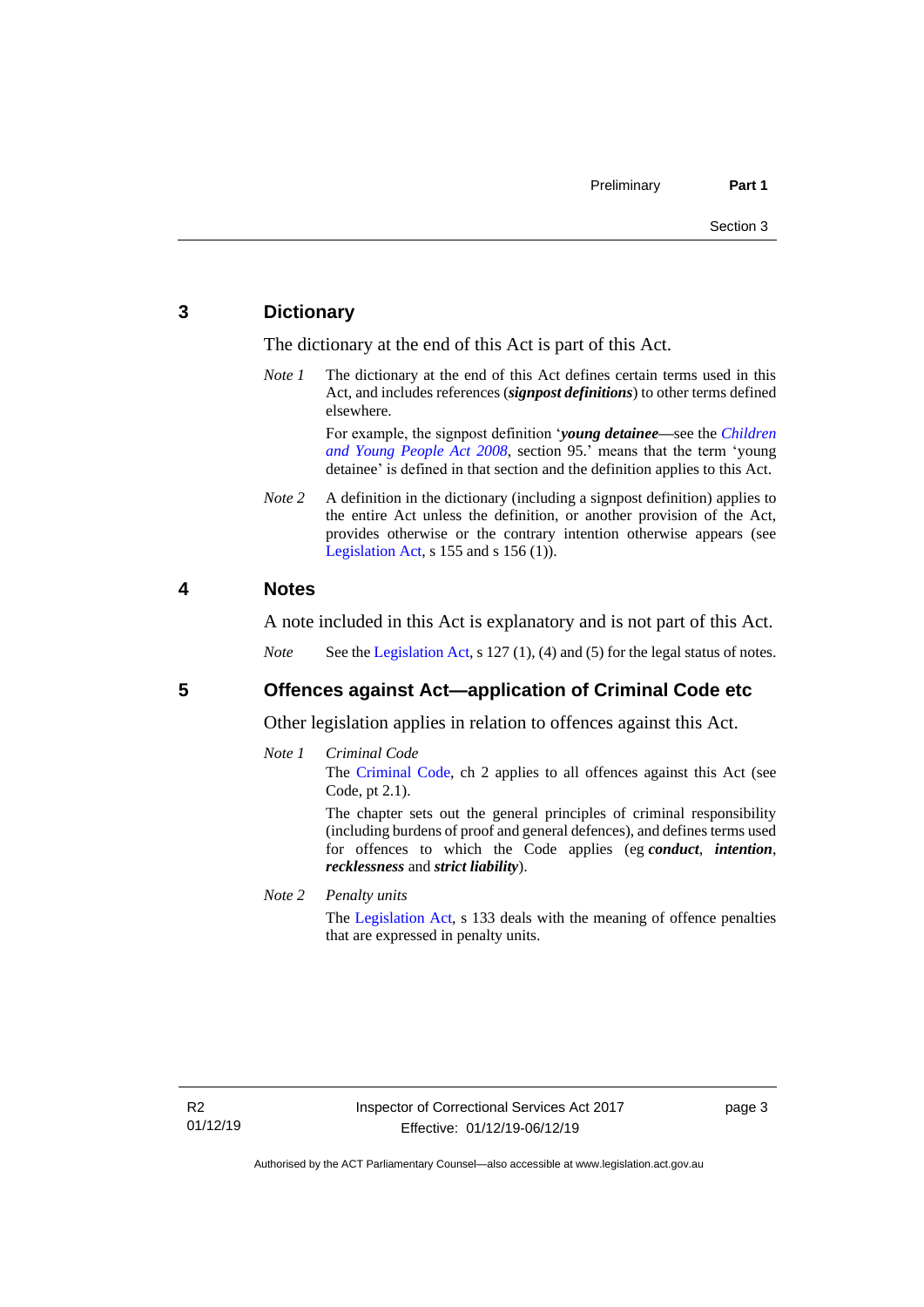#### **Part 1** Preliminary

Section 6

## <span id="page-9-0"></span>**6 Object of Act**

- (1) The main object of this Act is to promote the continuous improvement of correctional centres and correctional services.
- (2) This is to be achieved particularly by providing a framework for—
	- (a) the systematic review and scrutiny of the correctional centres and services; and
	- (b) independent and transparent reporting.

## <span id="page-9-1"></span>**7 What is a** *correctional centre***?**

In this Act:

*correctional centre* means—

- (a) a place declared to be a correctional centre under the *[Corrections Management Act 2007](http://www.legislation.act.gov.au/a/2007-15)*, section 24; or
- (b) a place where a detainee is held in custody under a declaration under the *[Corrections Management Act 2007](http://www.legislation.act.gov.au/a/2007-15)*, section 34; or
- (c) a place, including a vehicle, where a detainee is held in custody while being escorted by a corrections officer under the *[Corrections Management Act 2007](http://www.legislation.act.gov.au/a/2007-15)*; or
- (d) any other place where a detainee is held in custody under the *[Corrections Management Act 2007](http://www.legislation.act.gov.au/a/2007-15)*.

#### **Examples—par (d)**

- 1 a place where a detainee is directed to work or participate in an activity
- 2 a police or court cell
- 3 a health facility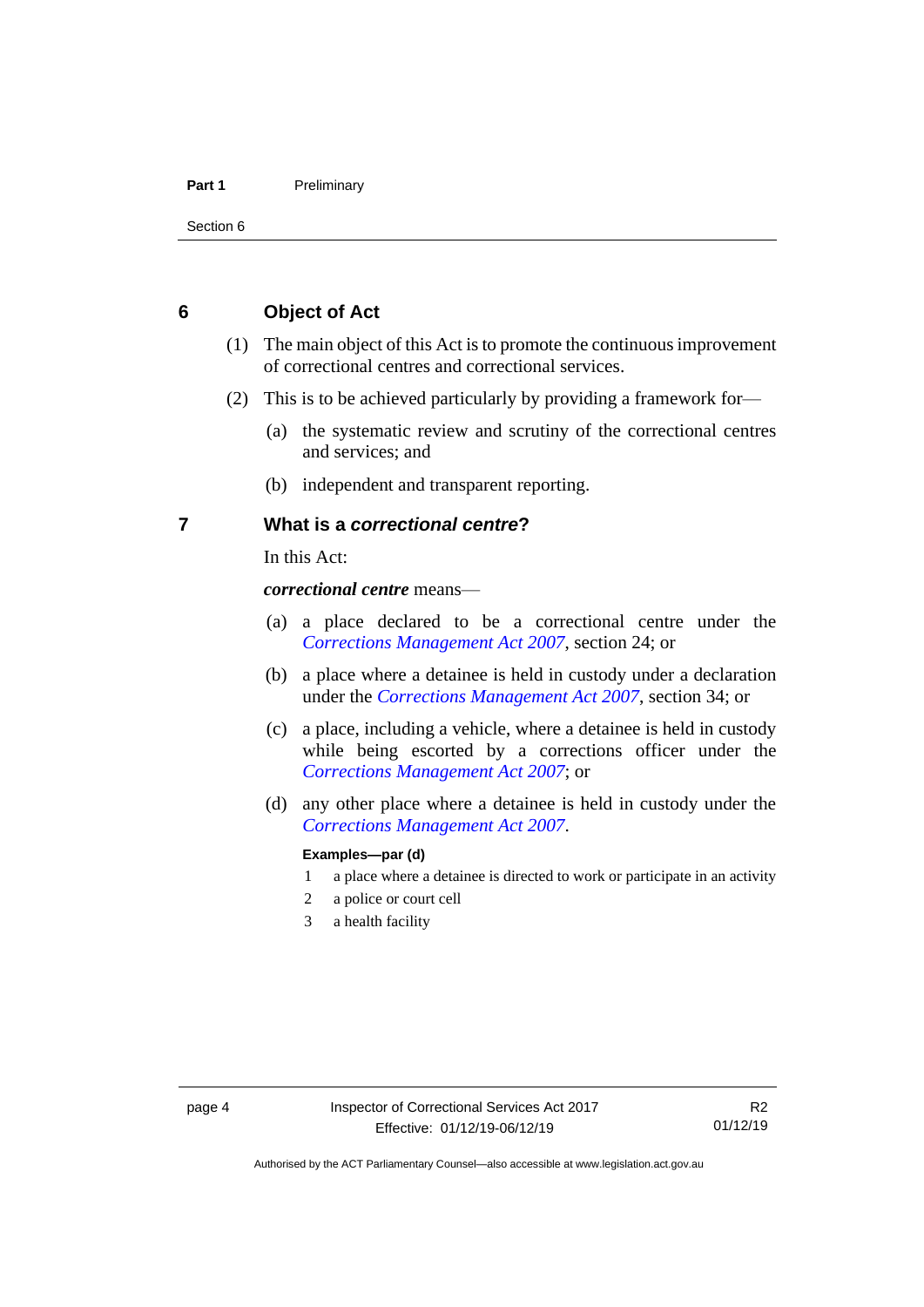## <span id="page-10-0"></span>**8 What is a** *correctional service***?**

In this Act:

*correctional service*—

- (a) means—
	- (i) the management, control and security of a correctional centre; or
	- (ii) the security, control, safety, care and welfare of a detainee at a correctional centre; and
- (b) includes policies, processes and procedures in relation to the matters mentioned in paragraph (a).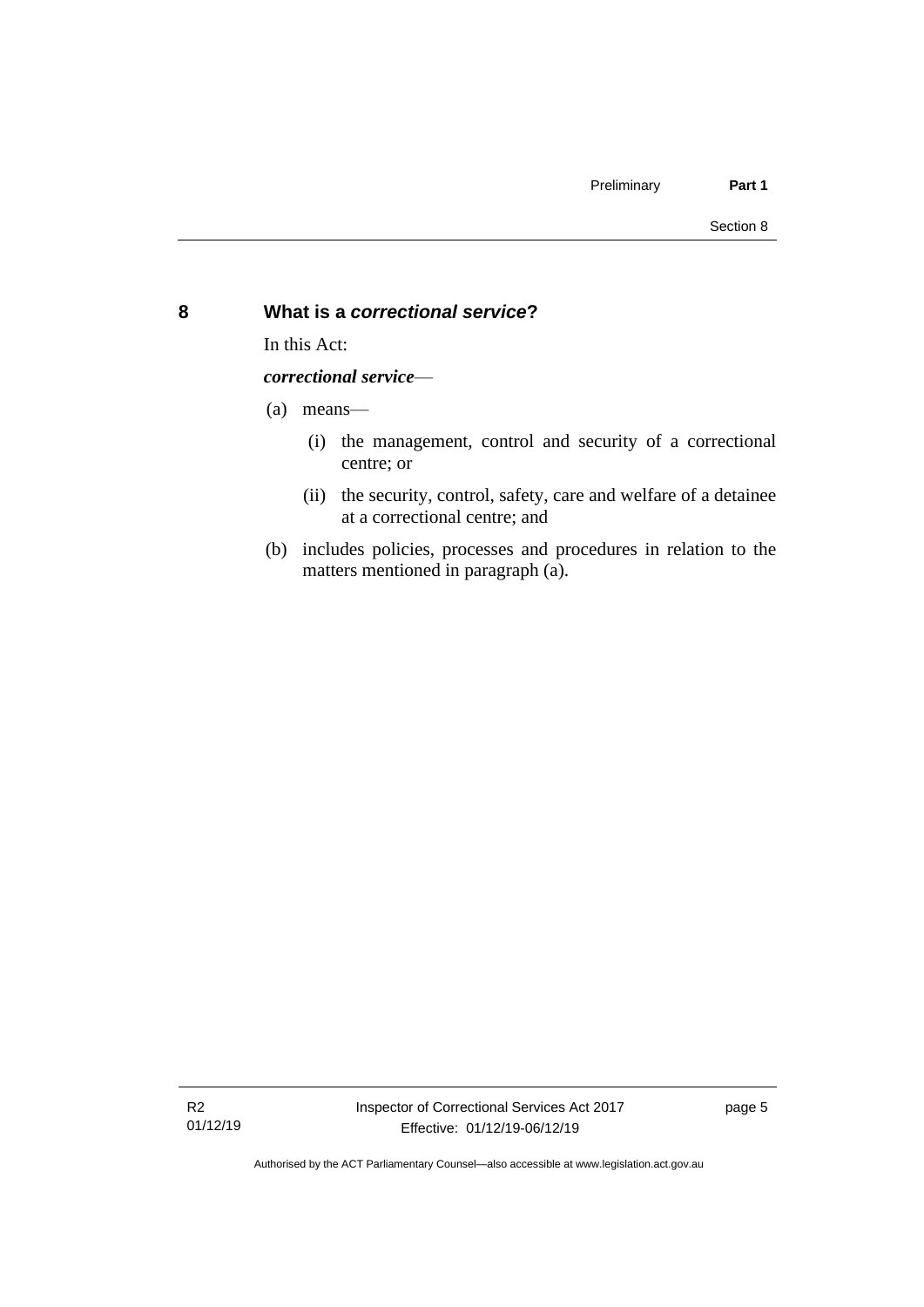## <span id="page-11-0"></span>**Part 2 Inspector of correctional services**

## <span id="page-11-1"></span>**Division 2.1 Appointment of inspector**

<span id="page-11-2"></span>

## **9 Appointment of inspector of correctional services**

- (1) The Executive must appoint a person as the inspector of correctional services.
	- *Note 1* For the making of appointments (including acting appointments), see the [Legislation Act,](http://www.legislation.act.gov.au/a/2001-14) pt 19.3.
	- *Note 2* In particular, an appointment may be made by naming a person or nominating the occupant of a position (see [Legislation Act,](http://www.legislation.act.gov.au/a/2001-14) s 207).
- (2) The appointment must be made in accordance with an open and accountable selection process.
- (3) However, the Executive must not appoint a person as the inspector unless satisfied that the person has the experience or expertise necessary to exercise the inspector's functions.
- (4) A person must not be appointed for a term of longer than 5 years.
	- *Note* A person may be reappointed to a position if the person is eligible to be appointed to the position (see [Legislation Act,](http://www.legislation.act.gov.au/a/2001-14) s 208 and dict, pt 1, def *appoint*).
- (5) The inspector's conditions of appointment are the conditions agreed between the Executive and the inspector that are stated in the instrument of appointment, subject to any determination under the *[Remuneration Tribunal Act 1995](http://www.legislation.act.gov.au/a/1995-55)*.
- (6) The appointment of the inspector is a notifiable instrument.

*Note* A notifiable instrument must be notified under the [Legislation Act.](http://www.legislation.act.gov.au/a/2001-14)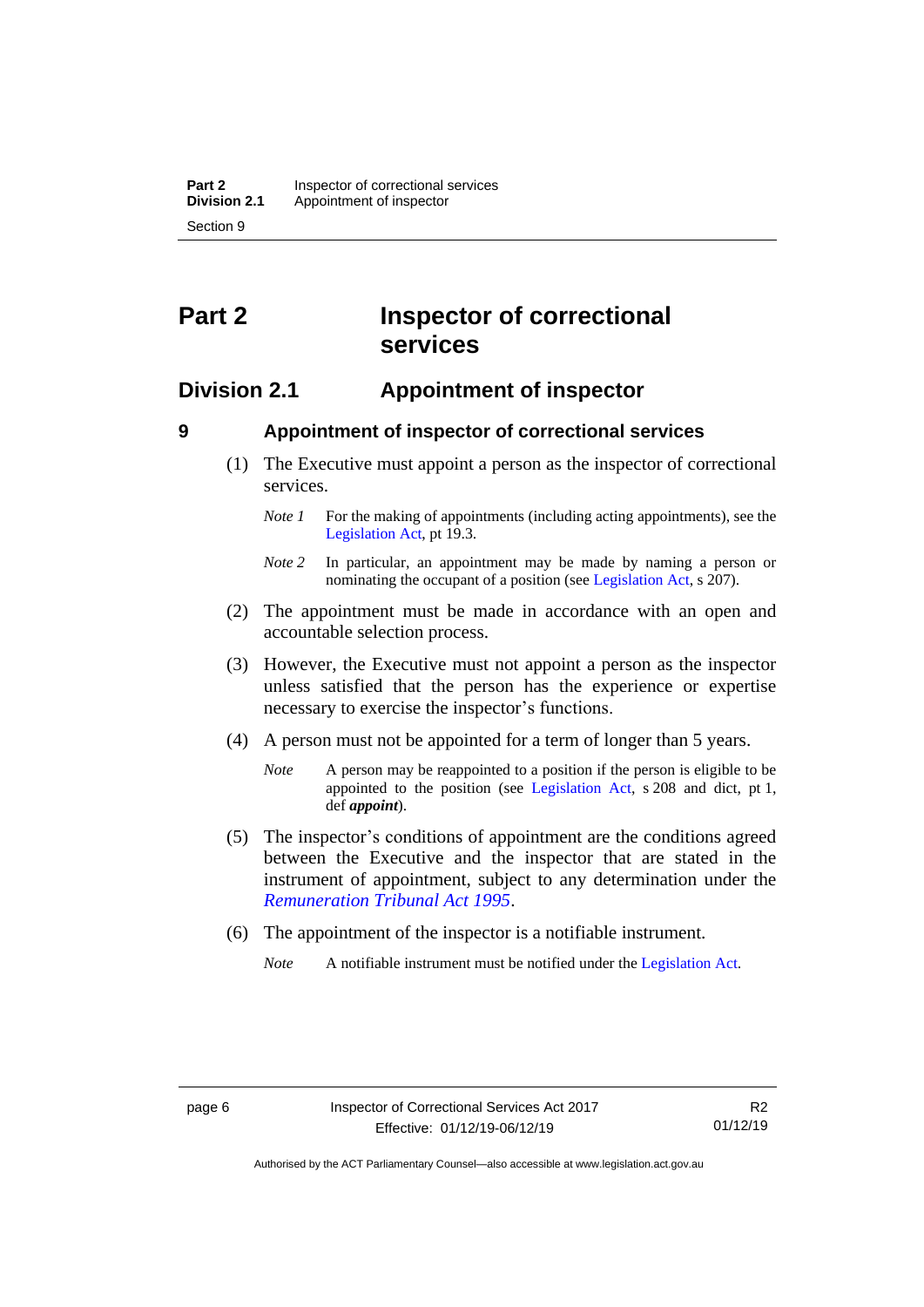## <span id="page-12-0"></span>**10 Disclosure of interests**

The inspector must give the Executive a written statement of the inspector's personal and financial interests within 7 days after—

- (a) the day the inspector is appointed; and
- (b) the first day of each financial year; and
- (c) the day there is a change in the interest.

## <span id="page-12-1"></span>**11 Inspector must not do inconsistent work etc**

The inspector must not—

- (a) have paid employment that is inconsistent with the inspector's functions; or
- (b) engage in any unpaid activity that is inconsistent with the inspector's functions.

## <span id="page-12-2"></span>**12 Ending appointment**

- (1) The Executive may end a person's appointment as the inspector—
	- (a) for misconduct; or
	- (b) if the person becomes bankrupt or personally insolvent; or
		- *Note Bankrupt or personally insolvent*—see the [Legislation Act,](http://www.legislation.act.gov.au/a/2001-14) dict, pt 1.
	- (c) if the person is convicted, in the ACT, of an offence punishable by imprisonment for at least 1 year; or
	- (d) if the person is convicted outside the ACT, in Australia or elsewhere, of an offence that, if it had been committed in the ACT, would be punishable by imprisonment for at least 1 year.

page 7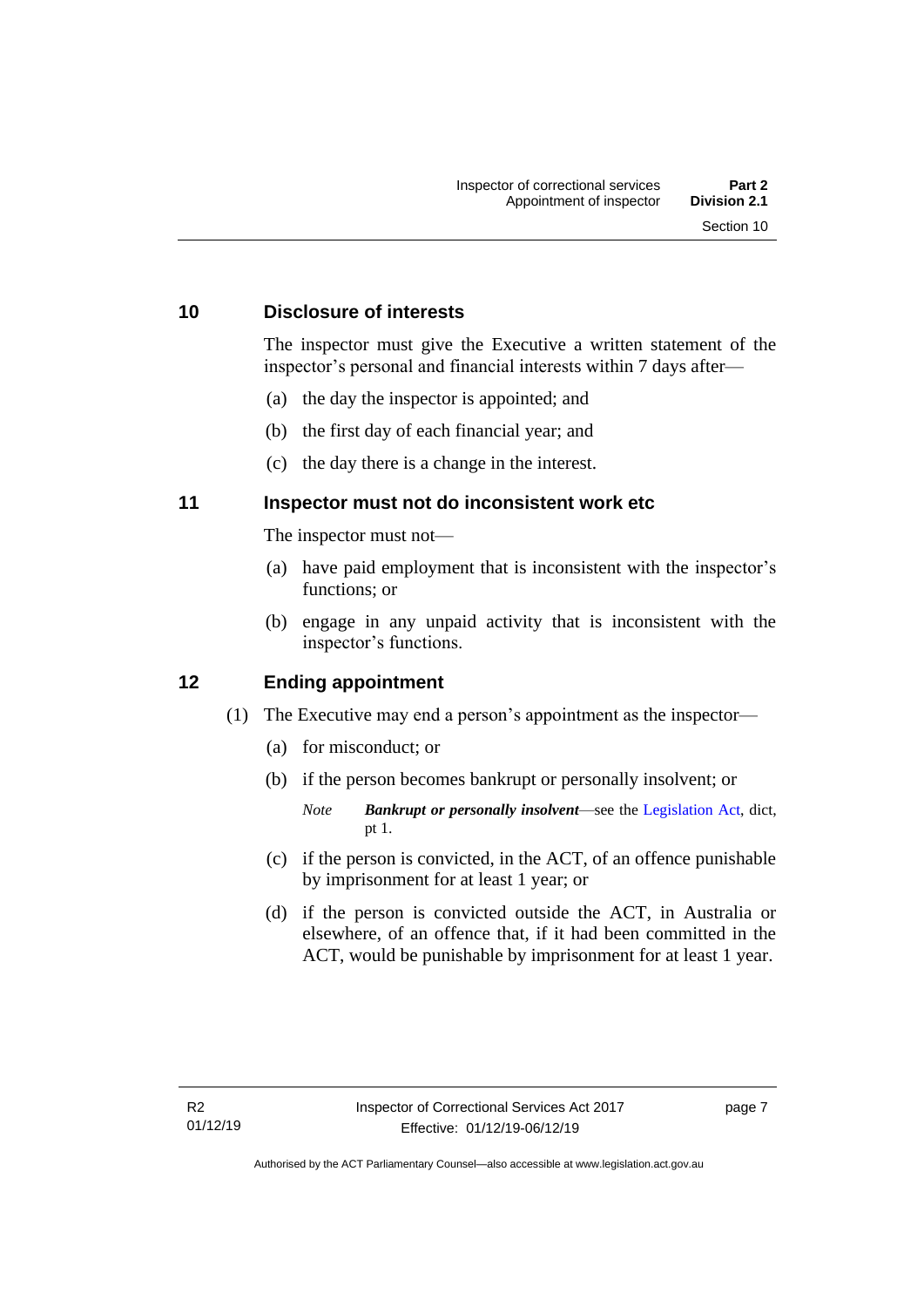- (2) The Executive must end the inspector's appointment for physical or mental incapacity, if the incapacity substantially affects the exercise of the inspector's functions.
	- *Note* A person's appointment also ends if the person resigns (see Legislation [Act,](http://www.legislation.act.gov.au/a/2001-14) s 210).

## <span id="page-13-0"></span>**Division 2.2 Office of the inspector**

## <span id="page-13-1"></span>**13 Inspector's staff**

- (1) The inspector may employ staff on behalf of the Territory.
- (2) The inspector's staff must be employed under the *[Public Sector](http://www.legislation.act.gov.au/a/1994-37)  [Management Act 1994](http://www.legislation.act.gov.au/a/1994-37)*.
	- *Note* The *[Public Sector Management Act 1994](http://www.legislation.act.gov.au/a/1994-37)*, div 8.2 applies to the inspector in relation to the employment of staff (see *[Public Sector Management Act](http://www.legislation.act.gov.au/a/1994-37)  [1994](http://www.legislation.act.gov.au/a/1994-37)*, s 152).

## <span id="page-13-2"></span>**14 Contractors**

- (1) The inspector may, on behalf of the Territory, engage a person under a contract to assist in the exercise of any function of the inspector.
- (2) Consultants may be engaged on terms decided by the inspector.
- (3) However, this section does not give the inspector a power to enter into a contract of employment with a contractor.

## <span id="page-13-3"></span>**15 Other arrangements for staff and facilities**

The inspector may arrange with the head of service to use the services of a public servant or Territory facilities.

*Note* The head of service may delegate powers in relation to the management of public servants to a public servant or another person (see *[Public Sector](http://www.legislation.act.gov.au/a/1994-37)  [Management Act 1994](http://www.legislation.act.gov.au/a/1994-37)*, s 18).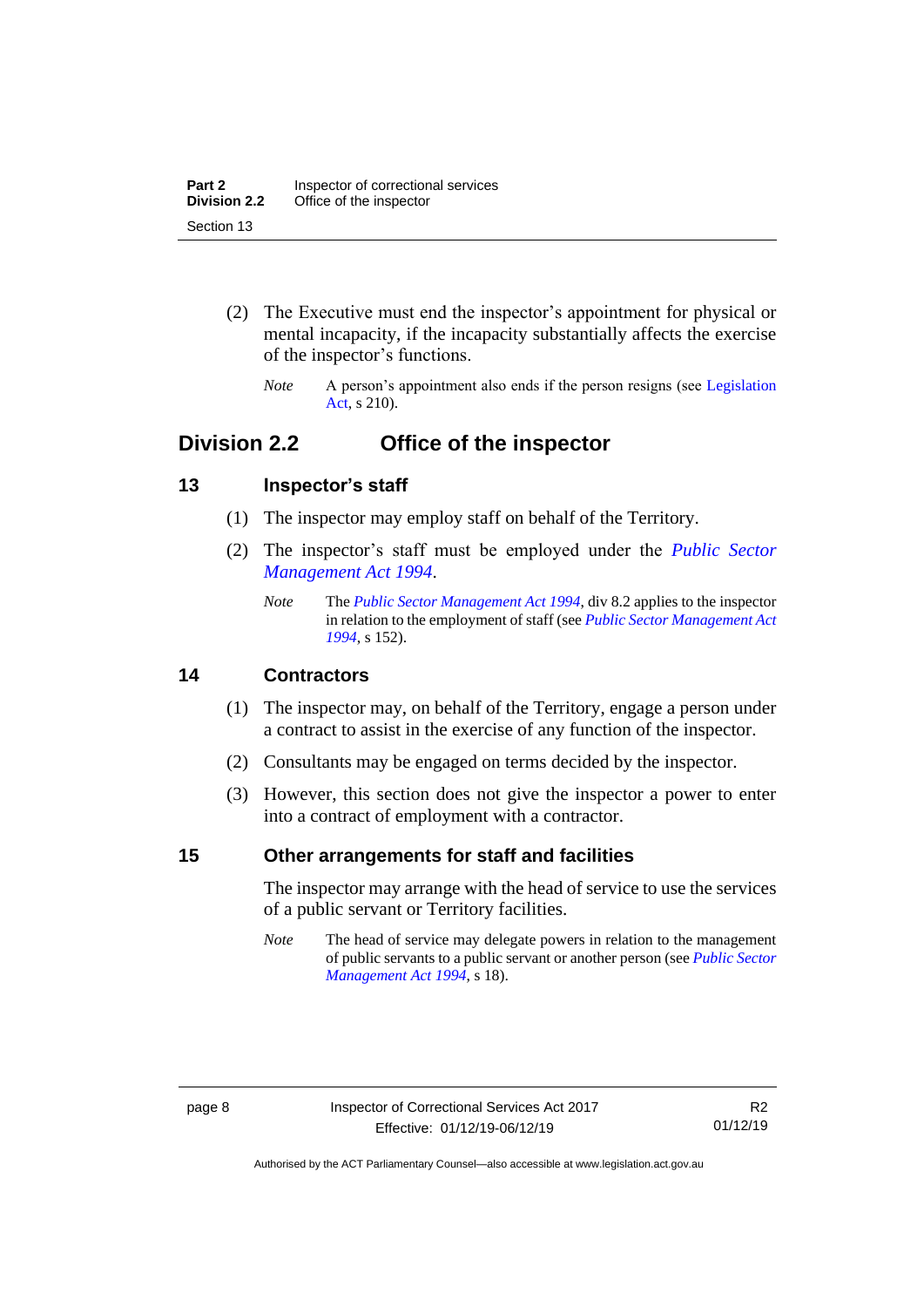## <span id="page-14-0"></span>**16 Delegation**

The inspector may delegate the inspector's functions under this Act to—

- (a) a member of staff mentioned in section 13 (Inspector's staff); or
- (b) a person engaged by the inspector under section 14 (Contractors).
- *Note* For the making of delegations and the exercise of delegated functions, see the [Legislation Act,](http://www.legislation.act.gov.au/a/2001-14) pt 19.4.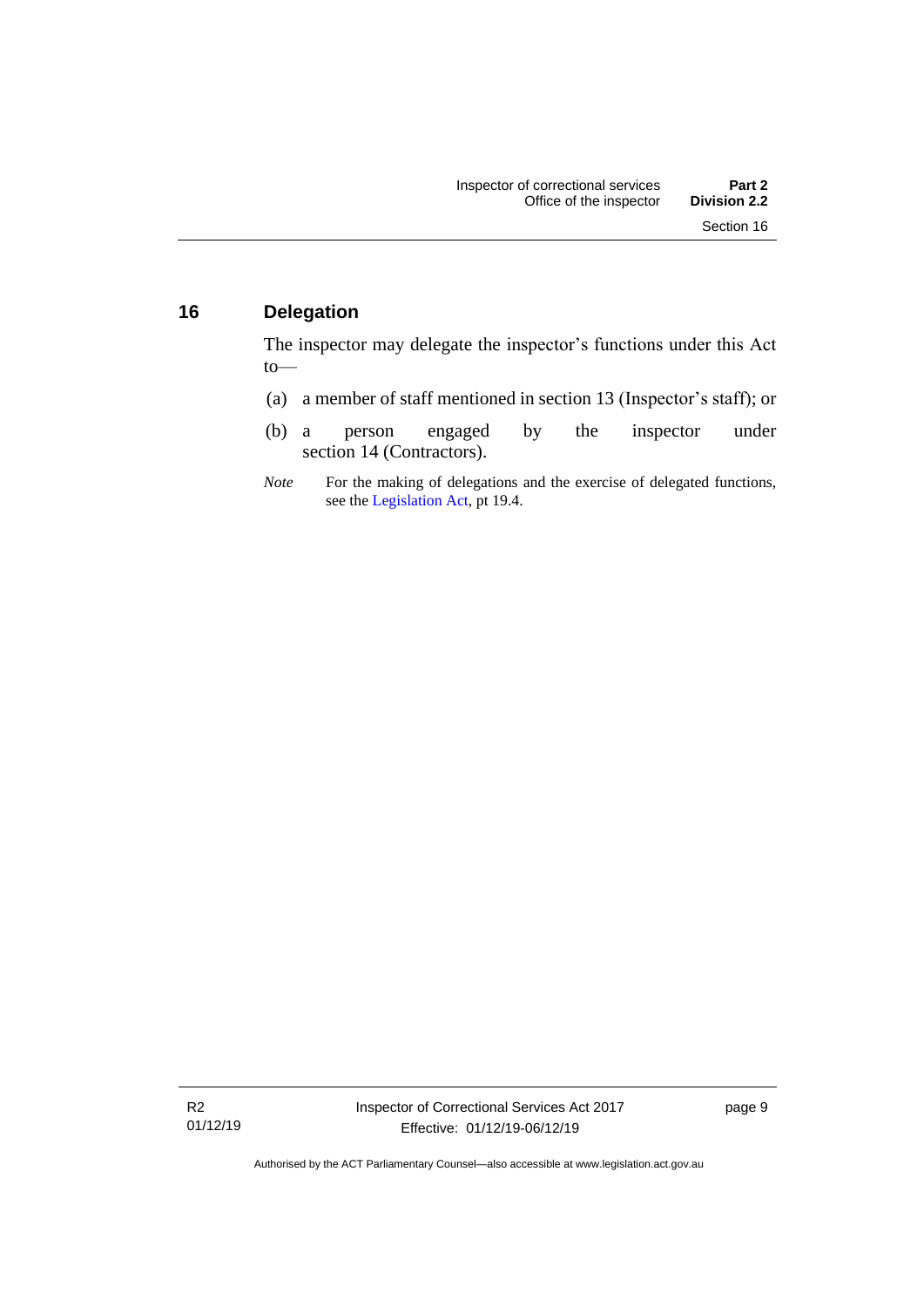Section 17

## <span id="page-15-0"></span>**Part 3 Inspector's functions and powers**

### <span id="page-15-1"></span>**17 Functions—generally**

- (1) The inspector has the following functions:
	- (a) to examine and review correctional centres;
	- (b) to examine and review correctional services;
	- (c) to review critical incidents at correctional centres or in the provision of correctional services;
	- (d) to report under part 4 (Reports by inspector);
	- (e) to exercise any other function given to the inspector under this Act or another territory law.
- (2) In this section:

*critical incident* means any event in a correctional centre or in the provision of correctional services that involves any of the following:

- (a) the death of a person;
- (b) a person's life being endangered;
- (c) an escape from custody;
- (d) a person being taken hostage;
- (e) a riot that results in significant disruption to a centre or service;
- (f) a fire that results in significant property damage;
- (g) an assault or use of force that results in a person being admitted to a hospital;
- (h) any other incident identified as a critical incident by a relevant Minister or relevant director-general.

R2 01/12/19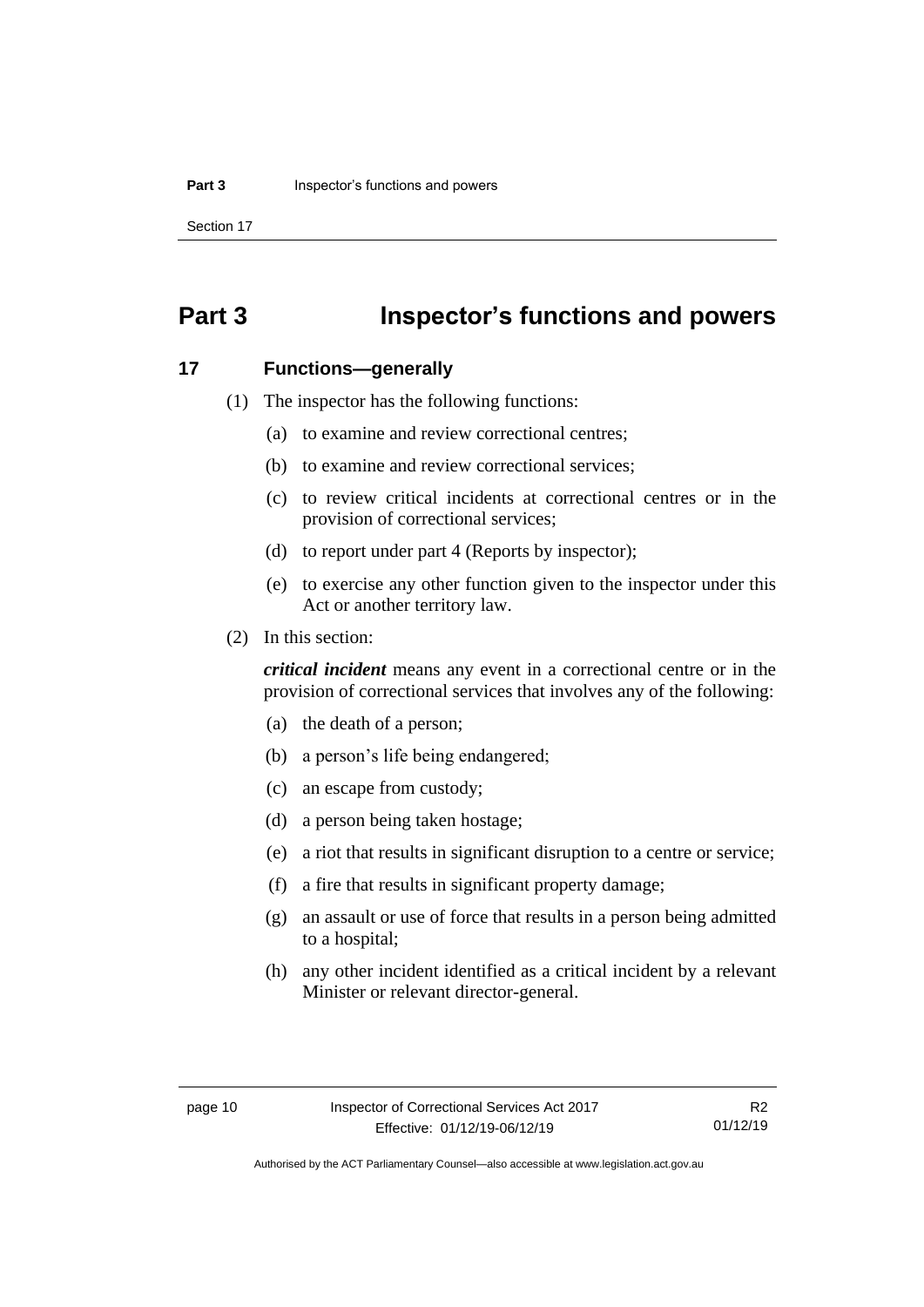## <span id="page-16-0"></span>**18 Functions—examination and review**

- (1) Subject to this Act, the inspector—
	- (a) must examine and review each place declared to be a correctional centre under the *[Corrections Management](http://www.legislation.act.gov.au/a/2007-15)  Act [2007](http://www.legislation.act.gov.au/a/2007-15)*, section 24 at least once every 2 years; and
	- (b) must examine and review correctional services at least once every 2 years; and
	- (c) may review a critical incident on the inspector's own initiative or as requested by a relevant Minister or relevant director-general.
- (2) In exercising a function under subsection (1), the inspector must, if appropriate and practicable, consult with people, or use staff, suitable to the cultural background or vulnerability of any detainee involved in a matter being examined or reviewed.

#### **Examples**

- 1 if a review relates to Aboriginal or Torres Strait Islander detainees, it may be appropriate to consult with Aboriginal and Torres Strait Islander representatives
- 2 if a critical incident involves a person from a culturally or linguistically diverse background, it may be appropriate to use a staff member who has the same background
- 3 if a review relates to a person with disability, it may be appropriate to consult with an organisation representing the interests of people with disability
- 4 if a critical incident involves an interview with a female detainee, it may be appropriate, given the nature of the critical incident, for the detainee to be interviewed by a female
- (3) In this section:

*critical incident—*see section 17 (2).

page 11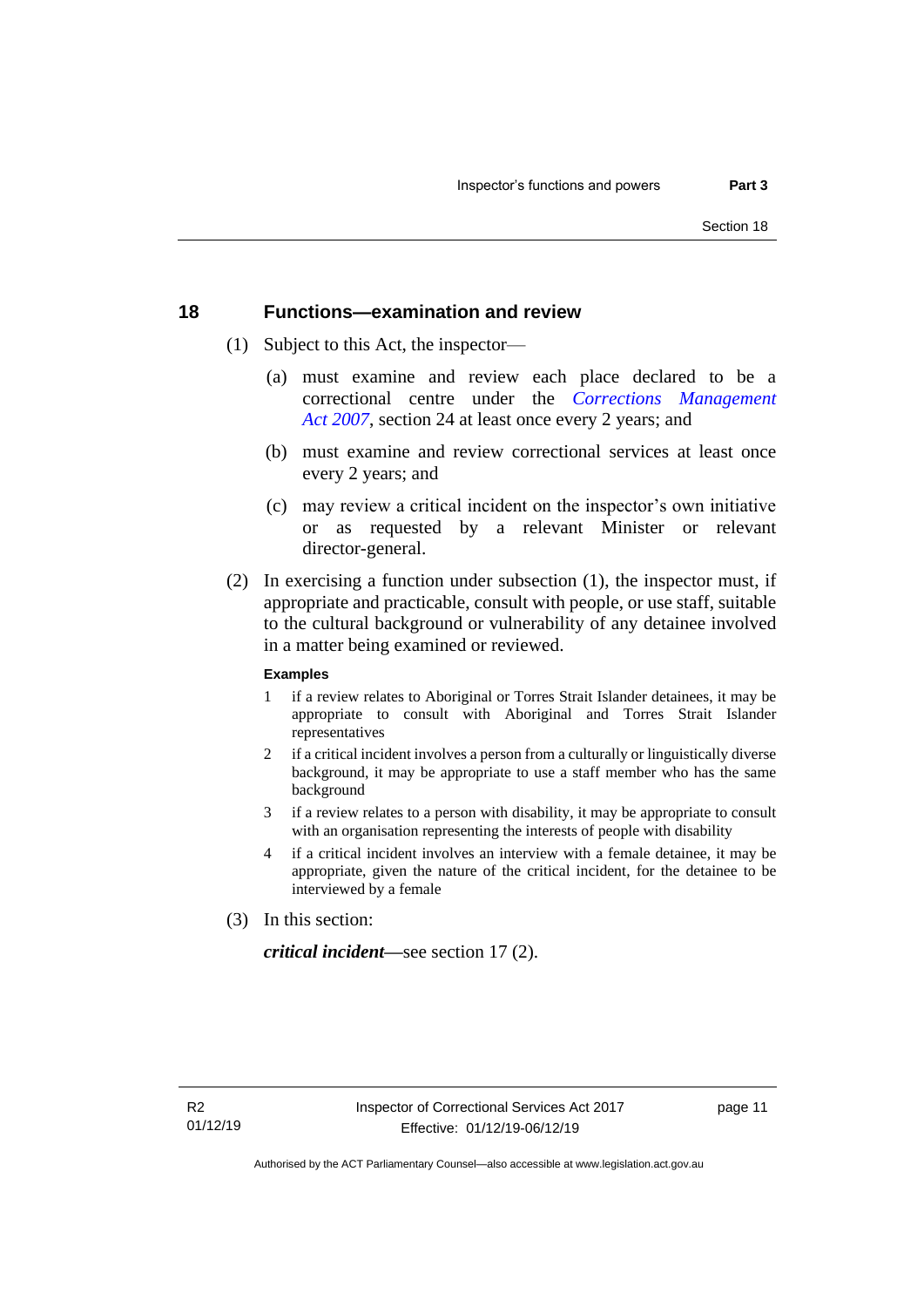Section 19

### <span id="page-17-0"></span>**19 Inspector may enter correctional centre etc**

- (1) The inspector may, at any time, enter a correctional centre at the inspector's own initiative.
- (2) The inspector may inspect the following:
	- (a) any document, including a health record, relating to—
		- (i) a detainee at the correctional centre; or
		- (ii) the provision of a correctional service;
	- (b) any other record required to be kept by the correctional centre;
	- (c) any part of the correctional centre;
	- (d) any vehicle or equipment used at a correctional centre or in the provision of correctional services.
- (3) The inspector may speak to, or privately interview—
	- (a) a person other than a detainee at the correctional centre; and
	- (b) a person involved in the provision of correctional services; and
	- (c) with the detainee's consent—a detainee.

#### **Examples—par (b)**

- 1 a health worker providing a health service to a detainee
- 2 a contractor providing an educational service to a detainee
- (4) If the inspector wants to speak to or interview a detainee, the inspector must—
	- (a) ask the detainee if the detainee wants a support person to be present during the talk or interview; and
	- (b) ensure the detainee is able to contact a support person as soon as practicable.

Authorised by the ACT Parliamentary Counsel—also accessible at www.legislation.act.gov.au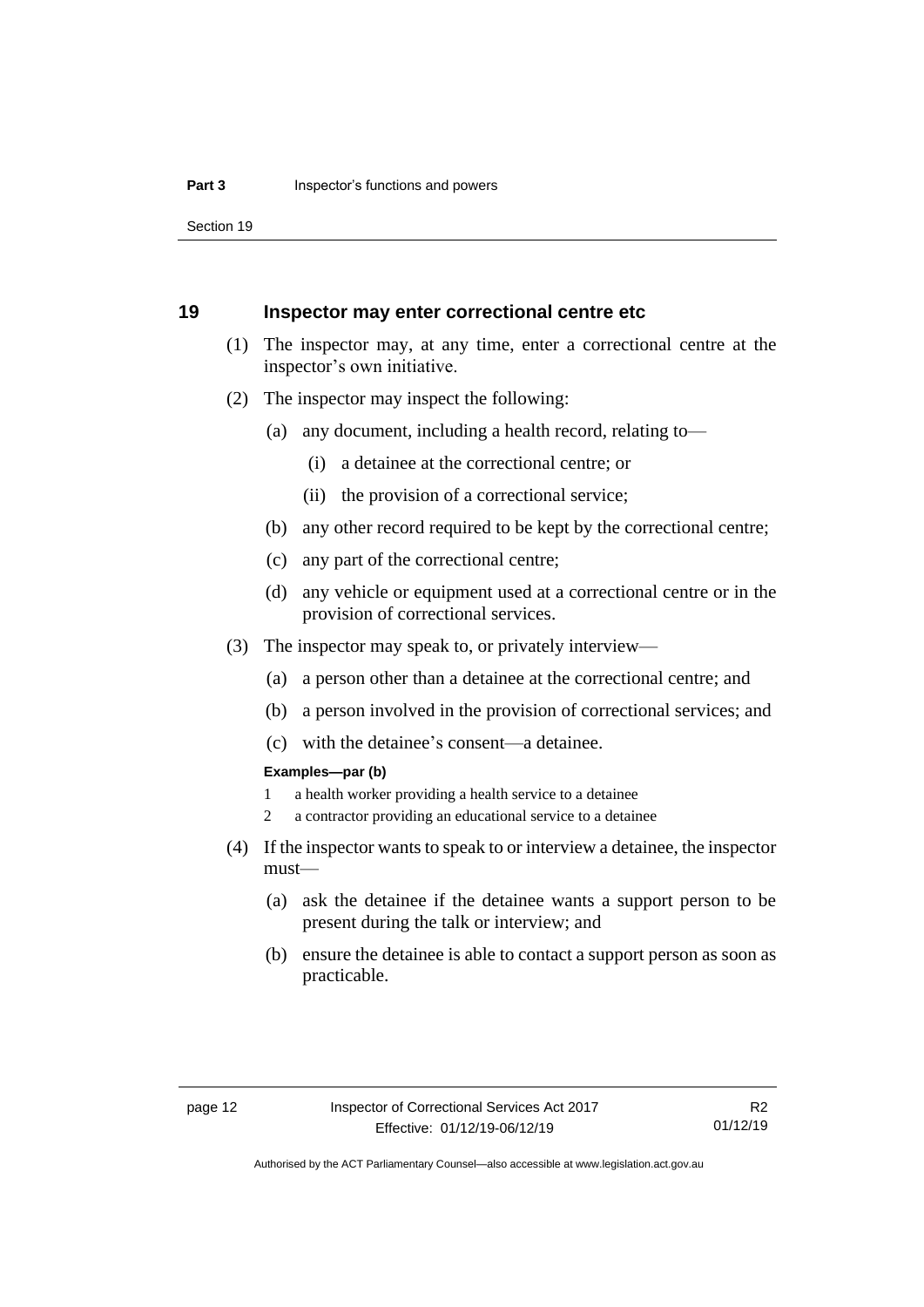(5) The inspector may take any equipment reasonably required to effectively conduct an inspection of a correctional centre.

**Examples—equipment reasonably required**

- 1 a recording device
- 2 a camera
- (6) In this section:

*health record*—see the *[Health Records \(Privacy and Access\)](http://www.legislation.act.gov.au/a/1997-125)  Act [1997](http://www.legislation.act.gov.au/a/1997-125)*, dictionary.

*privately interview* means speaking with a person without the presence of any other person and without surveillance by electronic or other means.

## <span id="page-18-0"></span>**20 Inspection guidelines**

- (1) The Minister may make guidelines about a matter the inspector must review, examine or report on in relation to a correctional centre or service.
- (2) A guideline is a notifiable instrument.

*Note* A notifiable instrument must be notified under the [Legislation Act.](http://www.legislation.act.gov.au/a/2001-14)

## <span id="page-18-1"></span>**21 Access to correctional centres etc**

- (1) If requested by the inspector, the relevant director-general must ensure that the inspector—
	- (a) is given access to—
		- (i) all parts of a correctional centre; and
		- (ii) any vehicle or equipment used in a correctional centre or in the provision of a correctional service; and
	- (b) is able to talk to each detainee in the correctional centre at any time.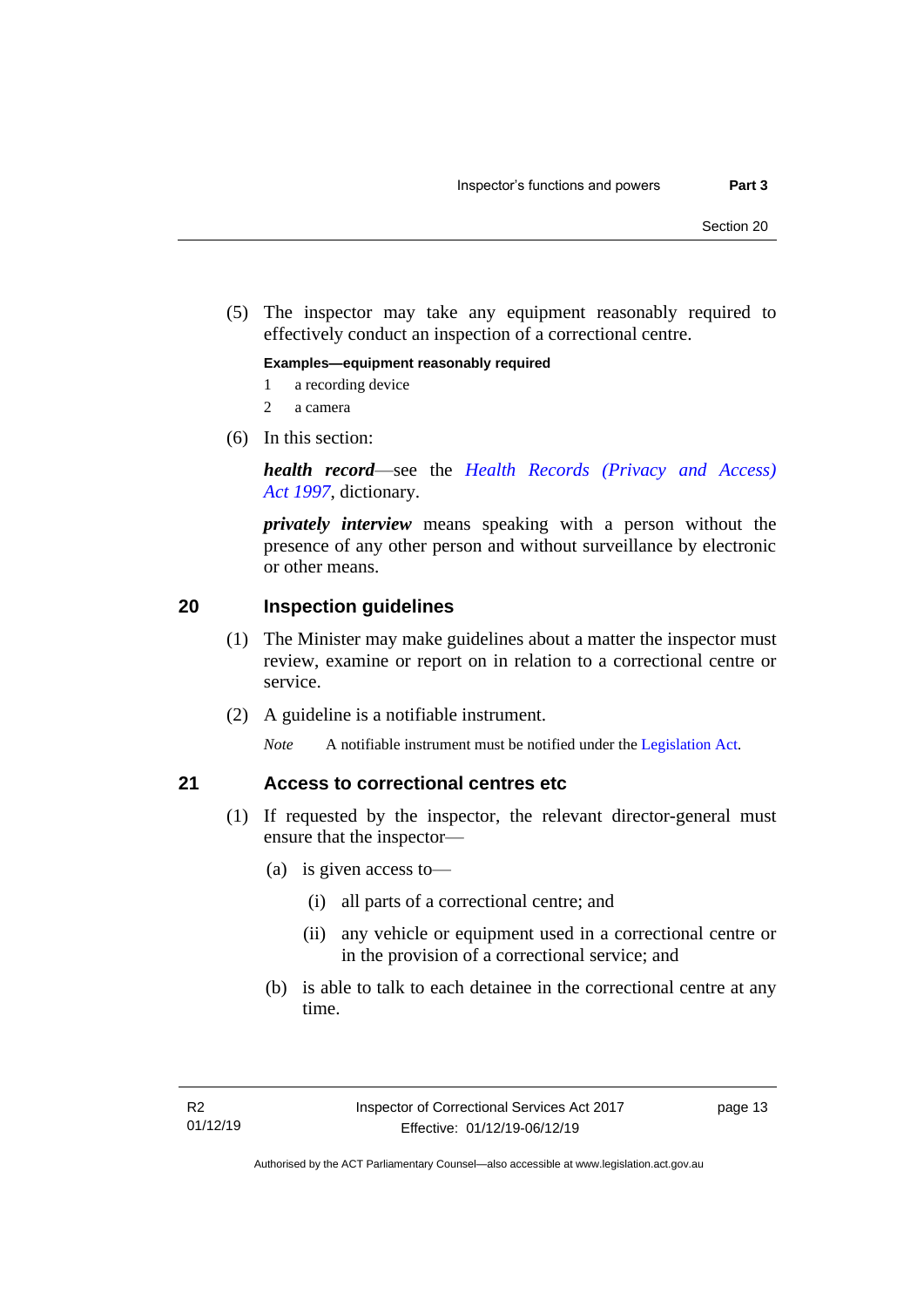Section 22

(2) A person must not, without reasonable excuse, obstruct or hinder the inspector in the exercise of the inspector's functions.

Maximum penalty: 50 penalty units, imprisonment for 6 months or both.

## <span id="page-19-0"></span>**22 Power to ask for information, documents and other things**

- (1) This section applies if the inspector believes, on reasonable grounds, that a person can provide information or produce a document or something else relevant to an examination or review under section 18.
- (2) The inspector may, by written notice given to the person, require the person to provide the information or produce the document or other thing.
- (3) The notice must state how, and the time within which, the person must comply with the requirement.
- (4) A person commits an offence if—
	- (a) the person is required by a notice under this section to provide information to the inspector; and
	- (b) the person fails to provide the information to the inspector as required.

Maximum penalty: 50 penalty units.

- *Note 1* The [Legislation Act,](http://www.legislation.act.gov.au/a/2001-14) s 170 and s 171 deal with the application of the privilege against self-incrimination and client legal privilege.
- *Note 2* Giving false information is an offence against th[e Criminal Code,](http://www.legislation.act.gov.au/a/2002-51) s 338.
- (5) Subsection (4) does not apply—
	- (a) to a detainee; or
	- (b) if the person has a reasonable excuse for failing to provide the information to the inspector as required.

R2 01/12/19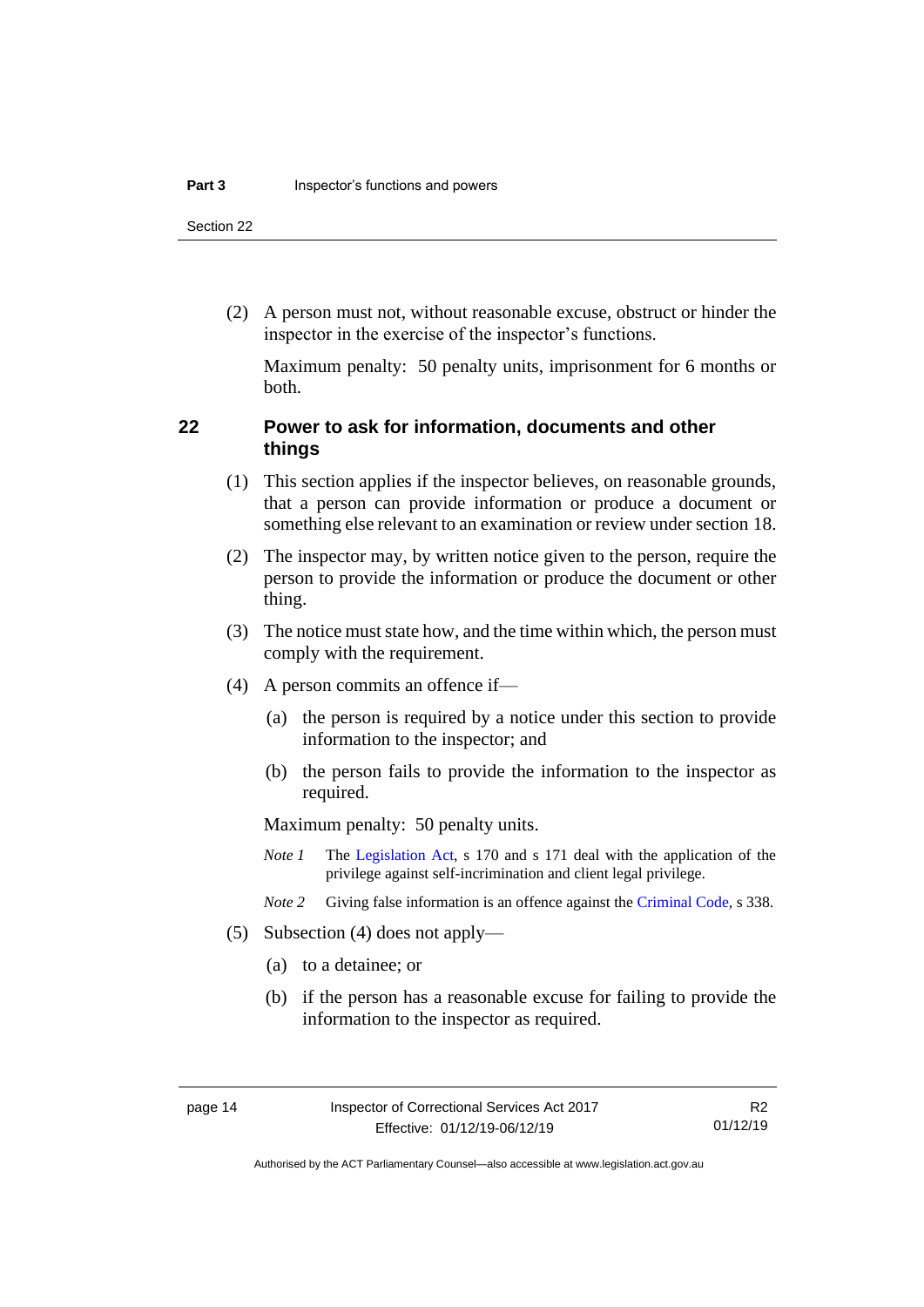- (6) A person commits an offence if—
	- (a) the person is required by a notice under this section to produce to the inspector a document or other thing; and
	- (b) the person fails to produce the document or other thing to the inspector as required.

Maximum penalty: 50 penalty units.

- (7) Subsection (6) does not apply—
	- (a) to a detainee; or
	- (b) if the person has a reasonable excuse for failing to produce the document or other thing to the inspector as required.
	- *Note* The defendant has an evidential burden in relation to the matters mentioned in ss (5) and (7) (see [Criminal Code,](http://www.legislation.act.gov.au/a/2002-51) s 58).

## <span id="page-20-0"></span>**23 Requiring attendance etc**

(1) If the inspector believes, on reasonable grounds, that someone can provide information relevant to an examination or review under section 18, the inspector may, by written notice given to the person, require the person to attend before a named person (an *interviewer*), at a reasonable time and place stated in the notice, to answer questions relevant to the examination or review.

*Note* For how documents may be served, see th[e Legislation Act,](http://www.legislation.act.gov.au/a/2001-14) pt 19.5.

- (2) A person who attends before an interviewer under a notice under subsection (1) must continue to attend as reasonably required by the interviewer to answer questions relevant to the examination or review.
- (3) A person commits an offence if—
	- (a) the person is required by a notice under subsection (1) to attend before an interviewer to answer questions in relation to an examination or review; and

page 15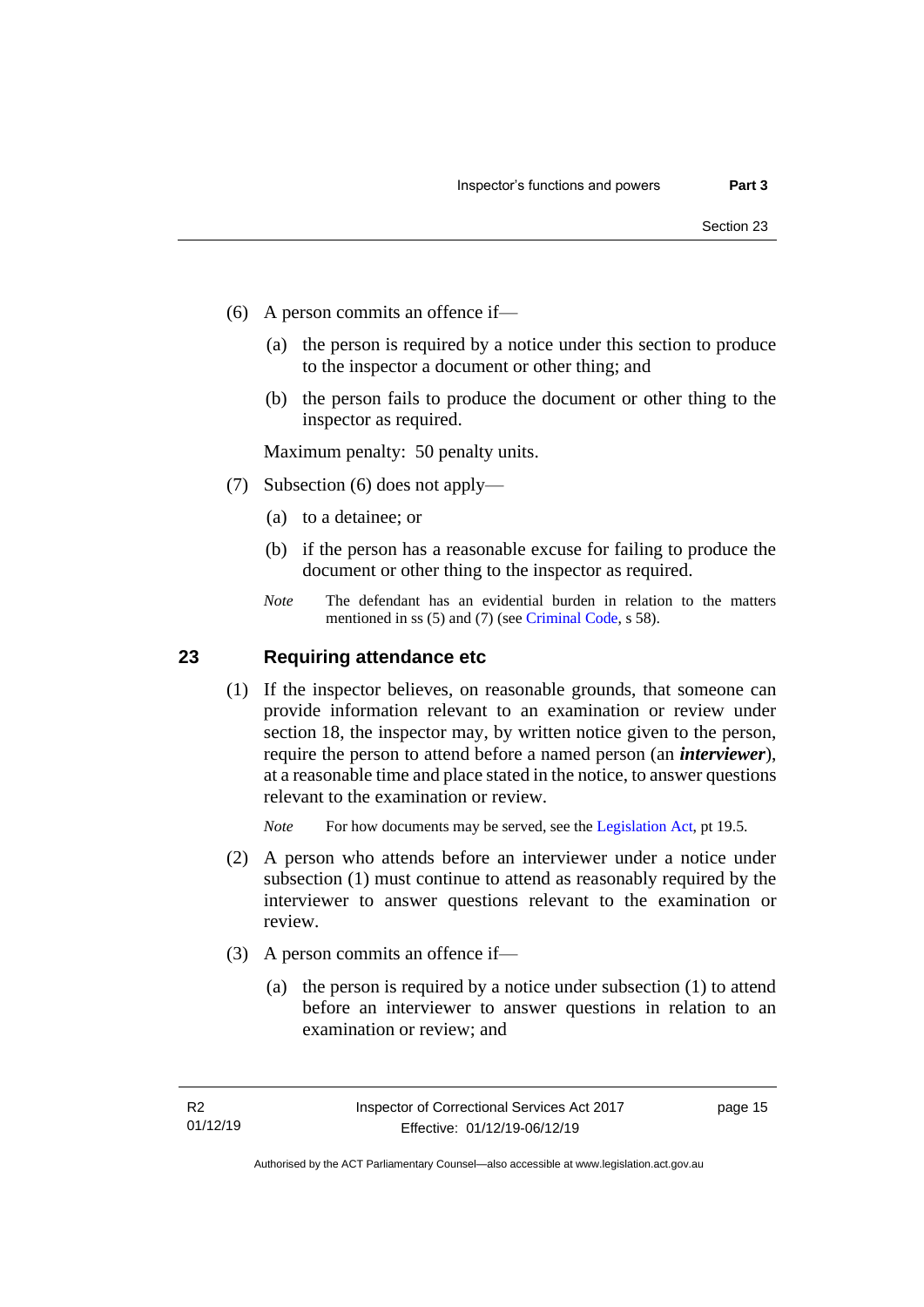(b) the person does not attend before the interviewer as required.

Maximum penalty: 50 penalty units.

- (4) Subsection (3) does not apply—
	- (a) to a detainee; or
	- (b) if the person has a reasonable excuse for not attending before the interviewer as required.
- (5) A person commits an offence if—
	- (a) the person is required by a notice under subsection (1) to attend before an interviewer to answer questions in relation to an examination or review; and
	- (b) the person attends before the interviewer as required; and
	- (c) the person fails to continue to attend as reasonably required by the interviewer to answer questions relevant to the examination or review.

Maximum penalty: 50 penalty units.

- (6) Subsection (5) does not apply—
	- (a) to a detainee; or
	- (b) if the person has a reasonable excuse for failing to continue to attend as required by the interviewer.
- (7) A person commits an offence if—
	- (a) the person is required by a notice under subsection (1) to attend before an interviewer to answer questions in relation to an examination or review; and
	- (b) the person attends before the interviewer as required; and
	- (c) the interviewer requires the person to answer a question; and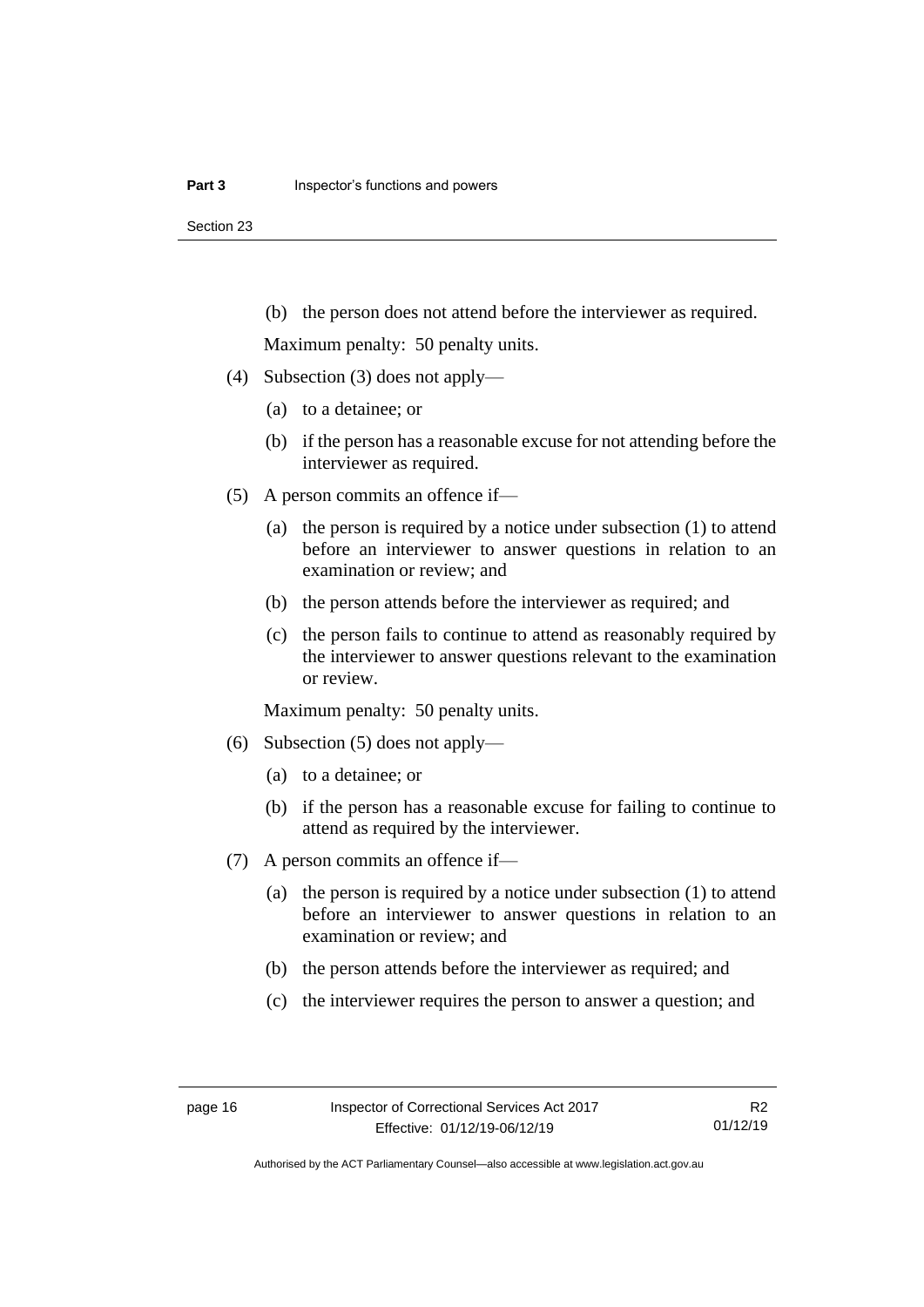(d) the person fails to answer the question.

Maximum penalty: 50 penalty units.

- *Note 1* The [Legislation Act,](http://www.legislation.act.gov.au/a/2001-14) s 170 and s 171 deal with the application of the privilege against self-incrimination and client legal privilege.
- *Note 2* Giving false information is an offence against th[e Criminal Code,](http://www.legislation.act.gov.au/a/2002-51) s 338.
- (8) Subsection (7) does not apply—
	- (a) to a detainee; or
	- (b) if the person has a reasonable excuse for failing to answer the question.
	- *Note* The defendant has an evidential burden in relation to the matters mentioned in ss (4), (6) and (8) (see [Criminal Code,](http://www.legislation.act.gov.au/a/2002-51) s 58).

## <span id="page-22-0"></span>**24 Inspector may keep document or other thing etc**

- (1) If a document or something else is produced in accordance with a requirement under section 22, the inspector—
	- (a) may take possession of, make copies of, or take extracts from, the document or may take possession of the other thing; and
	- (b) may keep the document or other thing for the period that is necessary for the consideration to which the document or thing relates; and
	- (c) during that period, must allow anyone who would be entitled to inspect the document or other thing, if it were not in the possession of the inspector, to inspect it and, for a document, make copies of, or take extracts from, it.
- (2) The inspector must return a document or something else produced in accordance with a requirement under section 22, if the inspector is no longer entitled to keep the document or thing under this section.

page 17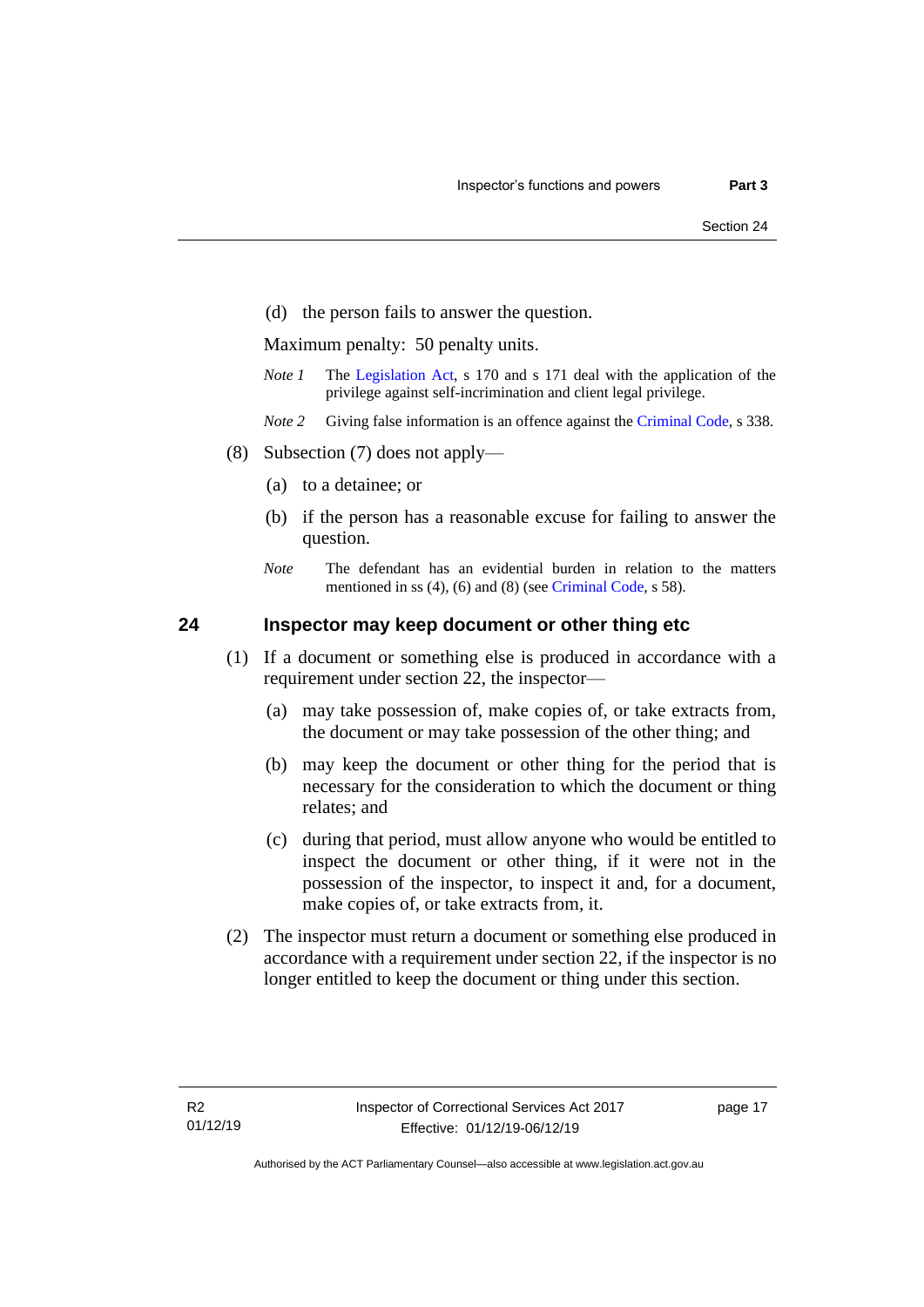Section 25

## <span id="page-23-0"></span>**25 Privileges against self-incrimination and exposure to civil penalty**

- (1) This section applies if a person is required by a notice under section 22 to provide information or produce a document or other thing.
- (2) This section also applies if—
	- (a) a person is attending before an interviewer in accordance with a requirement under section 23; and
	- (b) the interviewer requires the person to answer a question.
- (3) The person cannot rely on the common law privileges against self-incrimination and exposure to the imposition of a civil penalty to refuse to provide the information, produce the document or other thing or answer the question.

*Note* The [Legislation Act,](http://www.legislation.act.gov.au/a/2001-14) s 171 deals with client legal privilege.

- (4) However, any information, document or other thing obtained, directly or indirectly, because of providing the information, the producing of the document or other thing, or the answering of the question is not admissible in evidence against the person in a civil or criminal proceeding, other than a proceeding for—
	- (a) an offence under section 22 or section 23; or
	- (b) any other offence in relation to the falsity of the information, document, other thing or answer.

## <span id="page-23-1"></span>**26 Offence—taking detrimental action**

- (1) A person (the *retaliator*) commits an offence if—
	- (a) another person gives, or proposes to give, information, documents or evidence (a *disclosure*) to the inspector for this Act; and

R2 01/12/19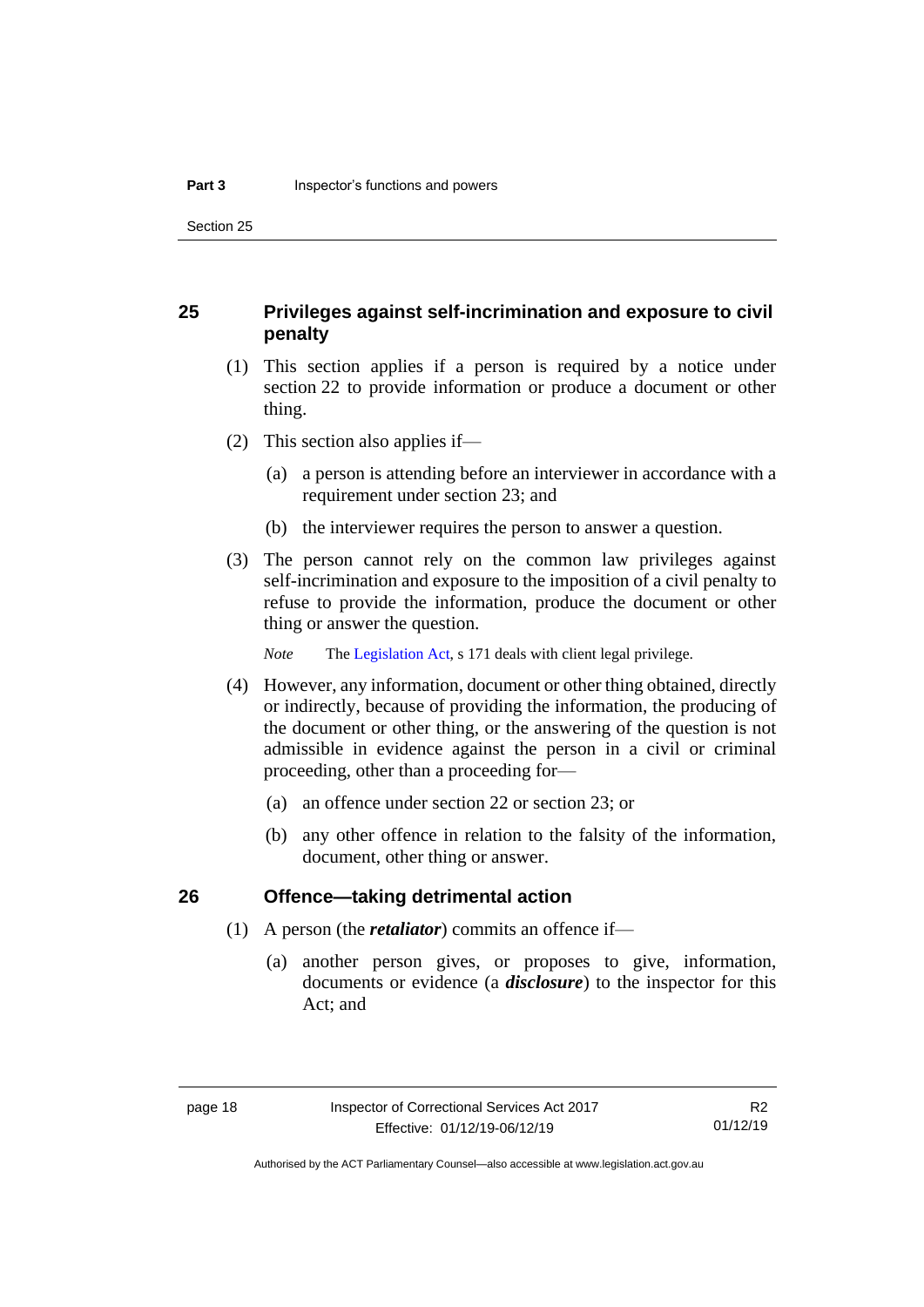(b) the retaliator takes detrimental action against another person because of a disclosure.

Maximum penalty: 100 penalty units, imprisonment for 1 year or both.

- (2) For this section, a retaliator *takes* detrimental action because of a disclosure if the retaliator takes, or threatens to take, detrimental action against someone else because—
	- (a) a person has made, or intends to make, a disclosure; or
	- (b) the retaliator believes that a person has made or intends to make a disclosure.
- (3) In determining whether a retaliator has taken detrimental action because of a disclosure, it is sufficient if a reason mentioned in subsection (2) is a contributing reason.
- (4) For this section:

*detrimental action* is action that involves—

- (a) discriminating against a person by treating, or proposing to treat, the person unfavourably in relation to the person's reputation, career, profession, employment or trade; or
- (b) harassing or intimidating a person; or
- (c) injuring a person; or
- (d) damaging a person's property.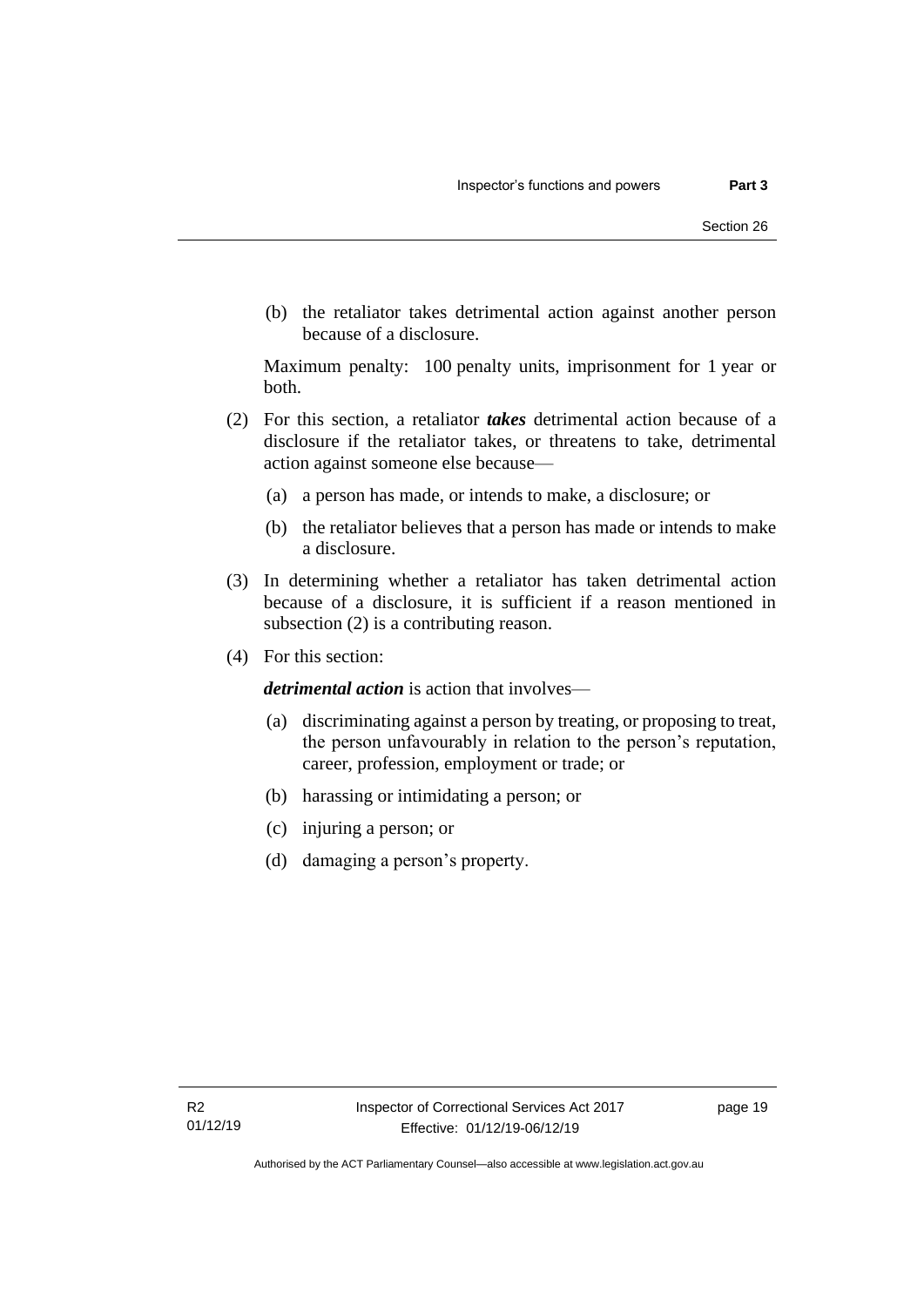#### **Part 4** Reports by inspector

Section 27

## <span id="page-25-0"></span>**Part 4 Reports by inspector**

## <span id="page-25-1"></span>**27 Inspector to give reports to Legislative Assembly**

- (1) The inspector must give a report on each examination and review conducted by the inspector to the Legislative Assembly within 6 months of completing the examination and review.
- (2) A report must include the following:
	- (a) an evaluation of the correctional centre and correctional services that were subject to examination and review;
	- (b) an assessment of the delivery of correctional services and the operation of correctional centres that were subject to examination and review;
	- (c) an assessment about whether the rights under international and territory law of detainees at a correctional centre subject to review are protected;
	- (d) an assessment about whether law, policy and procedures applying to the correctional centre or service subject to review reflect best practice standards;
	- (e) any recommendations of the inspector in relation to changes required to the infrastructure at correctional centres, correctional policies and procedures or the law applying to correctional centres or services;
	- (f) a statement about a matter that has been referred under section 32 (Inspector may refer matter to investigative entity) or section 34 (Oversight entities may refer matter to inspector);
	- (g) a statement about whether any part of the report is to be kept confidential due to public interest considerations against disclosure.
- (3) The relevant Minister may extend a period mentioned in subsection (1) by an additional period of no more than 12 months.

R2 01/12/19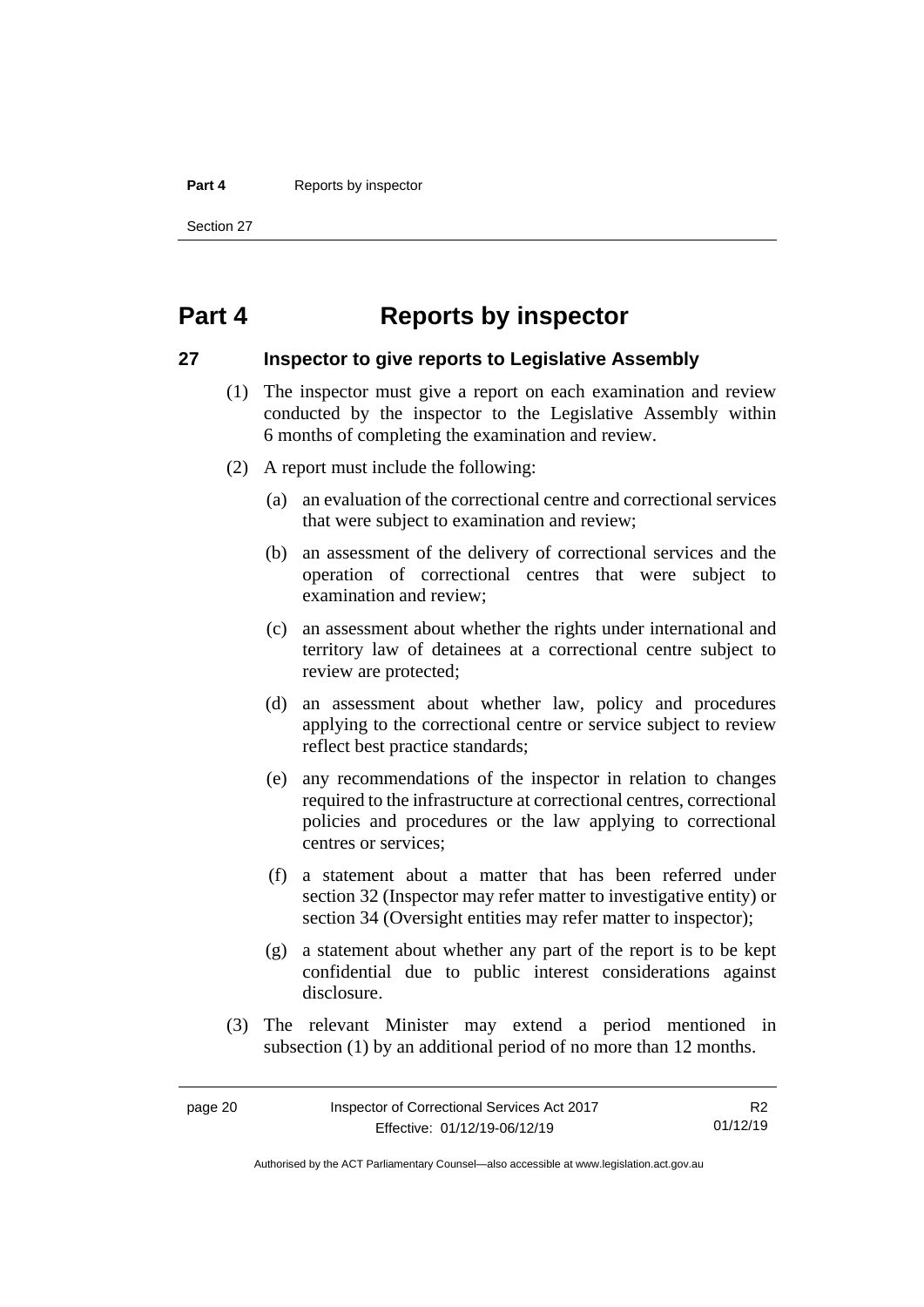## <span id="page-26-0"></span>**28 Public interest considerations**

- (1) In preparing a report under section 27, the inspector must consider whether any part of the report must be kept confidential because—
	- (a) there are public interest considerations against disclosure; and
	- (b) those considerations outweigh the public interest in favour of disclosure.
- (2) There is a public interest against disclosure if disclosure of the information could reasonably have any of the following effects:
	- (a) undermining security or good order at a correctional centre;
	- (b) assisting anyone in escaping or attempting to escape from detention;
	- (c) undermining national security (within the meaning of the *[National Security Information \(Criminal and Civil Proceedings\)](https://www.legislation.gov.au/Series/C2004A01385)  [Act 2004](https://www.legislation.gov.au/Series/C2004A01385)* (Cwlth));
	- (d) identifying or allowing the identification of any person detained, working or otherwise at a correctional centre;
	- (e) undermining the procedures or systems in place to safeguard the life, health and safety of a corrections officer or any other person at a correctional centre;
	- (f) revealing or tending to reveal the identity of a person disclosing information to the inspector or undermining the future supply of information to the inspector.
- (3) The following matters must not be taken into account in deciding whether there is a public interest against disclosure:
	- (a) causing embarrassment to, or a loss of confidence in, the Executive, a Minister or a director-general;
	- (b) the possibility that the information may be misunderstood or misinterpreted by a person.

page 21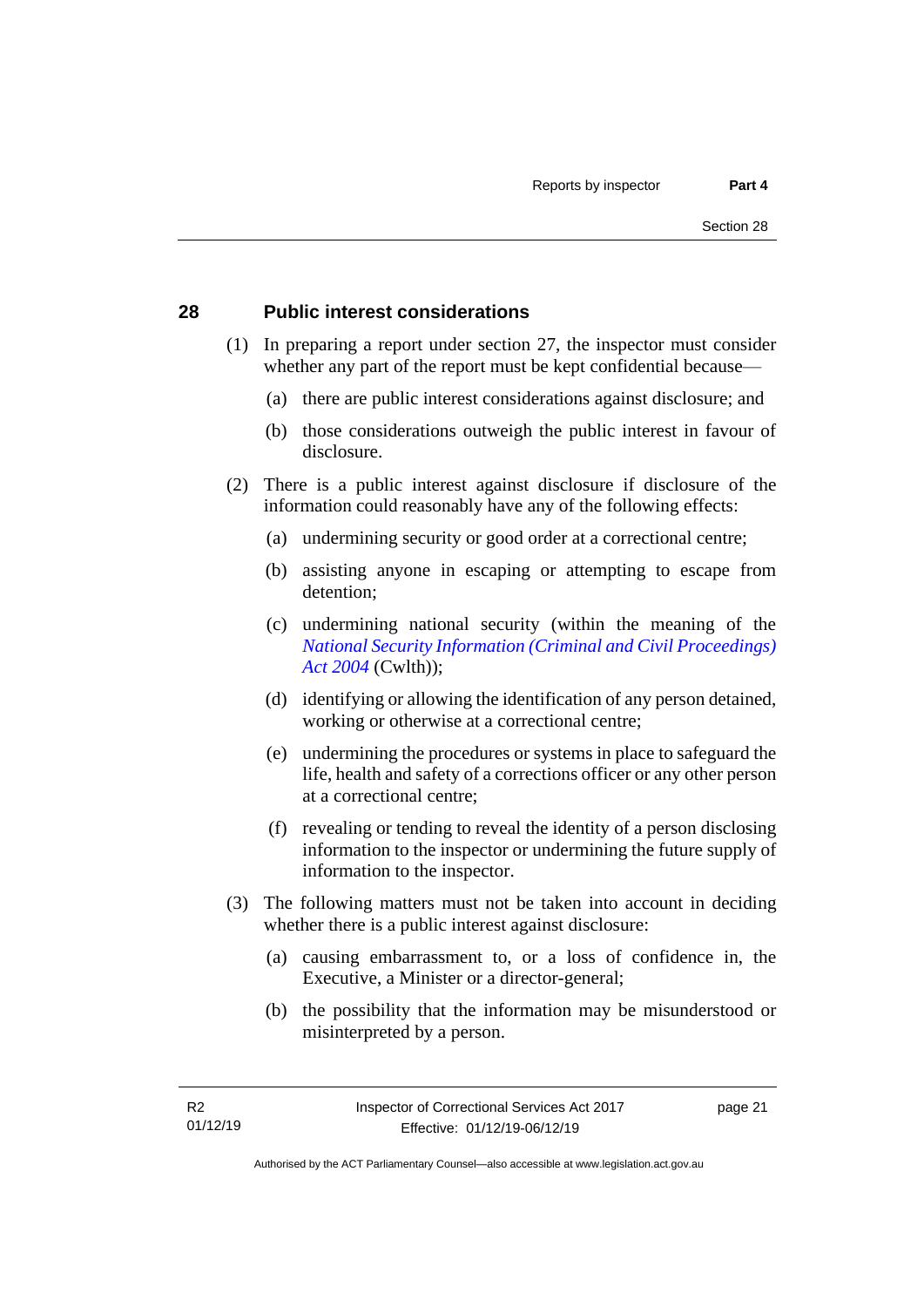#### **Part 4** Reports by inspector

Section 29

### <span id="page-27-0"></span>**29 Draft report to relevant Minister and director-general**

- (1) The inspector must give a draft copy of a report prepared under section 27 to the relevant Minister and relevant director-general at least 6 weeks before giving the report to the Legislative Assembly.
- (2) The relevant Minister and relevant director-general may provide comments in relation to the draft report to the inspector within the 6-week period.
- (3) The inspector—
	- (a) must consider any comments made under subsection (2); and
	- (b) may include the comments provided by the relevant Minister and relevant director-general as an attachment to the report; and
	- (c) may, if the inspector is satisfied that amendment is an appropriate response to the comments, amend the draft report.

### <span id="page-27-1"></span>**30 Report to Legislative Assembly**

- (1) The inspector must give a report prepared under section 27 to the Speaker.
- (2) The Speaker must present the report to the Legislative Assembly within 5 sitting days after receiving the report.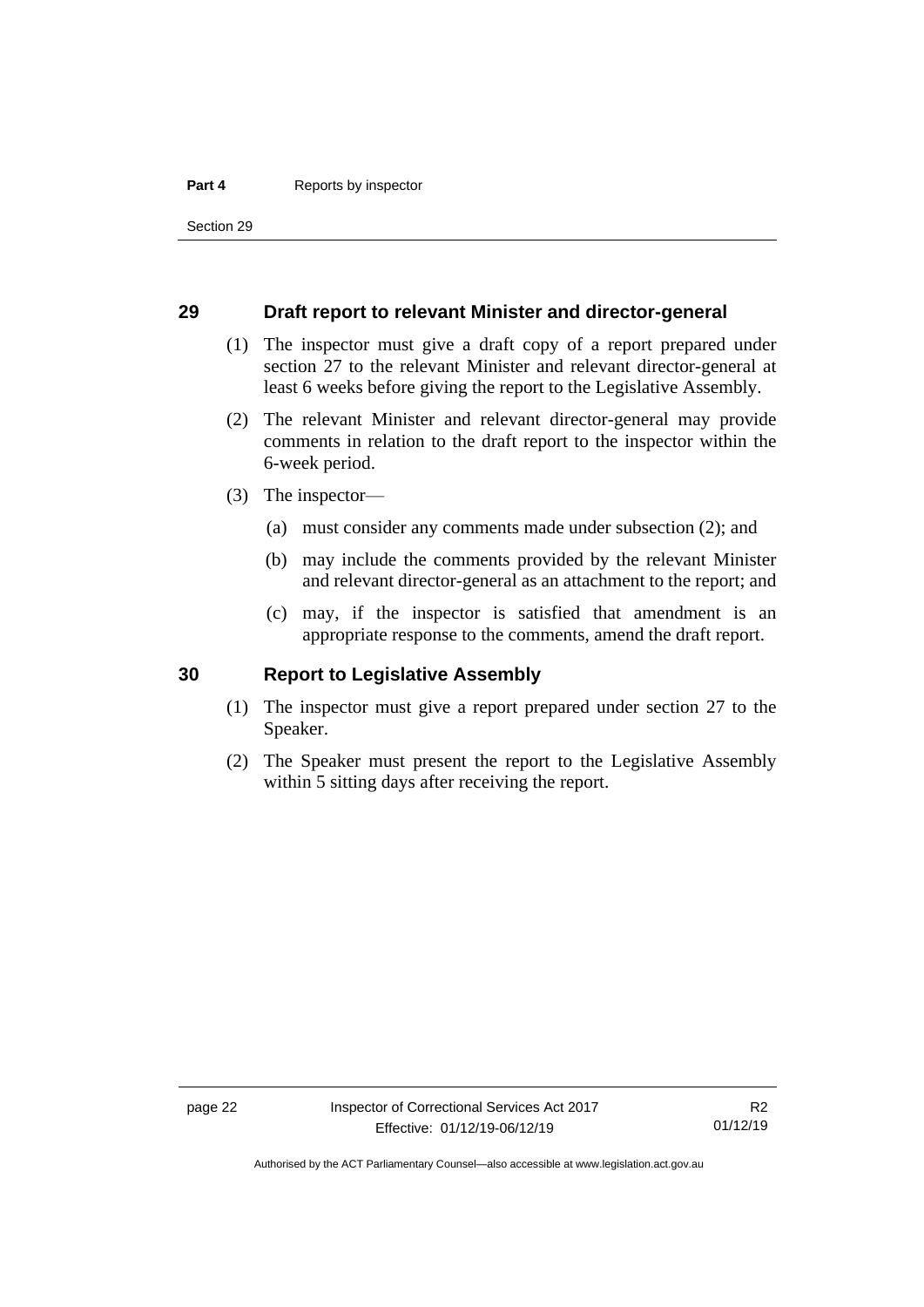Section 31

## <span id="page-28-0"></span>**Part 5 Cooperation and referral between inspector and other entities**

### <span id="page-28-1"></span>**31 Cooperation with other entities**

- (1) The inspector must ensure that the inspector's functions are exercised in a way that does not delay or unnecessarily duplicate the exercise of functions by the following entities:
	- (a) a person exercising a function under—
		- (i) the *[Auditor-General Act](http://www.legislation.act.gov.au/a/1996-23) 1996*; or
		- (ii) the *[Human Rights Act](http://www.legislation.act.gov.au/a/2004-5) 2004*; or
		- (iii) the *[Human Rights Commission Act](http://www.legislation.act.gov.au/a/2005-40) 2005*; or
		- (iv) the *[Integrity Commission Act 2018](http://www.legislation.act.gov.au/a/2018-52)*; or
		- (v) the *[Ombudsman Act](http://www.legislation.act.gov.au/a/alt_a1989-45co) 1989*;
	- (b) an official visitor under the *[Official Visitor Act 2012](http://www.legislation.act.gov.au/a/2012-33)*;
	- (c) an adjudicator conducting a review of a segregation or disciplinary decision under the *[Corrections Management](http://www.legislation.act.gov.au/a/2007-15)  Act [2007](http://www.legislation.act.gov.au/a/2007-15)*;
	- (d) a police officer investigating a fraud or other criminal matter;
	- (e) a coroner exercising a function under the *[Coroners Act](http://www.legislation.act.gov.au/a/1997-57) 1997*.
- (2) The inspector may enter into an arrangement with an entity mentioned in subsection (1) to assist in—
	- (a) avoiding delay and unnecessary duplication of statutory functions; or
	- (b) efficiently managing the interaction of the statutory functions of the parties to the arrangement.

page 23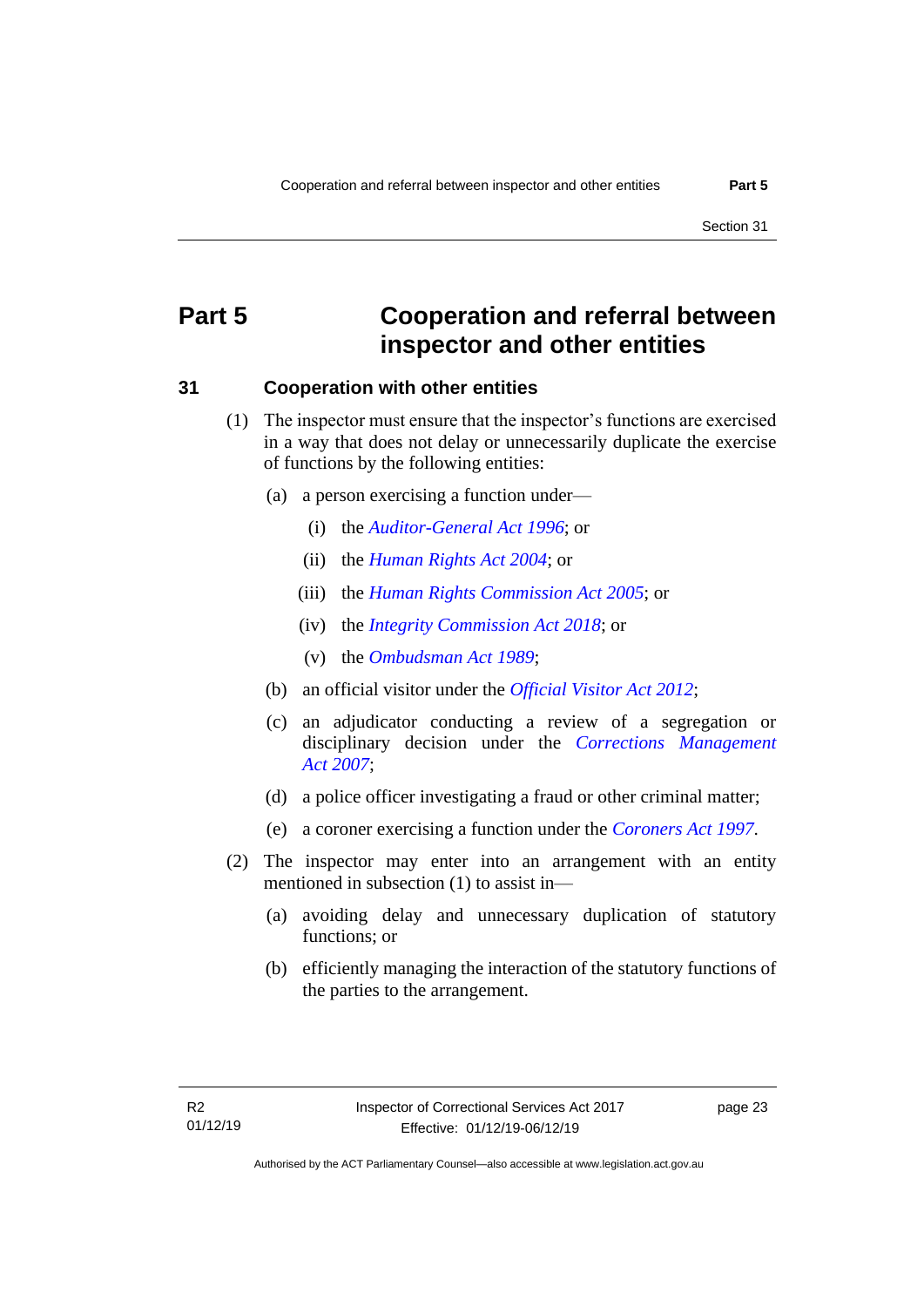### <span id="page-29-0"></span>**32 Inspector may refer matter to investigative entity**

- (1) This section applies if the inspector reasonably believes that a matter can be more appropriately dealt with by an investigative entity other than the inspector.
- (2) The inspector may decide not to review or examine the matter and to refer the matter together with any relevant documents or information in the inspector's possession or control, to an investigative entity.
- (3) The inspector may enter into arrangements with an investigative entity about the referral of matters under this section.
- (4) Nothing in this section requires the investigative entity to deal with the referred matter.
- (5) In this section:

*investigative entity* means an entity with power to require the production of documents or the answering of questions including, for example, the chief police officer, the human rights commission, the ombudsman and the integrity commissioner.

*matter* includes part of a matter.

#### <span id="page-29-1"></span>**33 Cooperation with inspector**

- (1) This section applies if an oversight entity deals with a matter that involves a detainee, a correctional centre or a correctional service in the exercise of a function under—
	- (a) the *[Auditor-General Act 1996](http://www.legislation.act.gov.au/a/1996-23)*, section 10 (1) (a) and (d) (Functions) (which are about public administration and performance audits); or
	- (b) the *[Human Rights Commission Act](http://www.legislation.act.gov.au/a/2005-40) 2005*, section 48 (Consideration without complaint or appropriate complainant); or
	- (c) the *[Integrity Commission Act 2018](http://www.legislation.act.gov.au/a/2018-52)*, section 23 (1) (a) or (b) (Functions of commission); or

| page 24 | Inspector of Correctional Services Act 2017 | R <sub>2</sub> |
|---------|---------------------------------------------|----------------|
|         | Effective: 01/12/19-06/12/19                | 01/12/19       |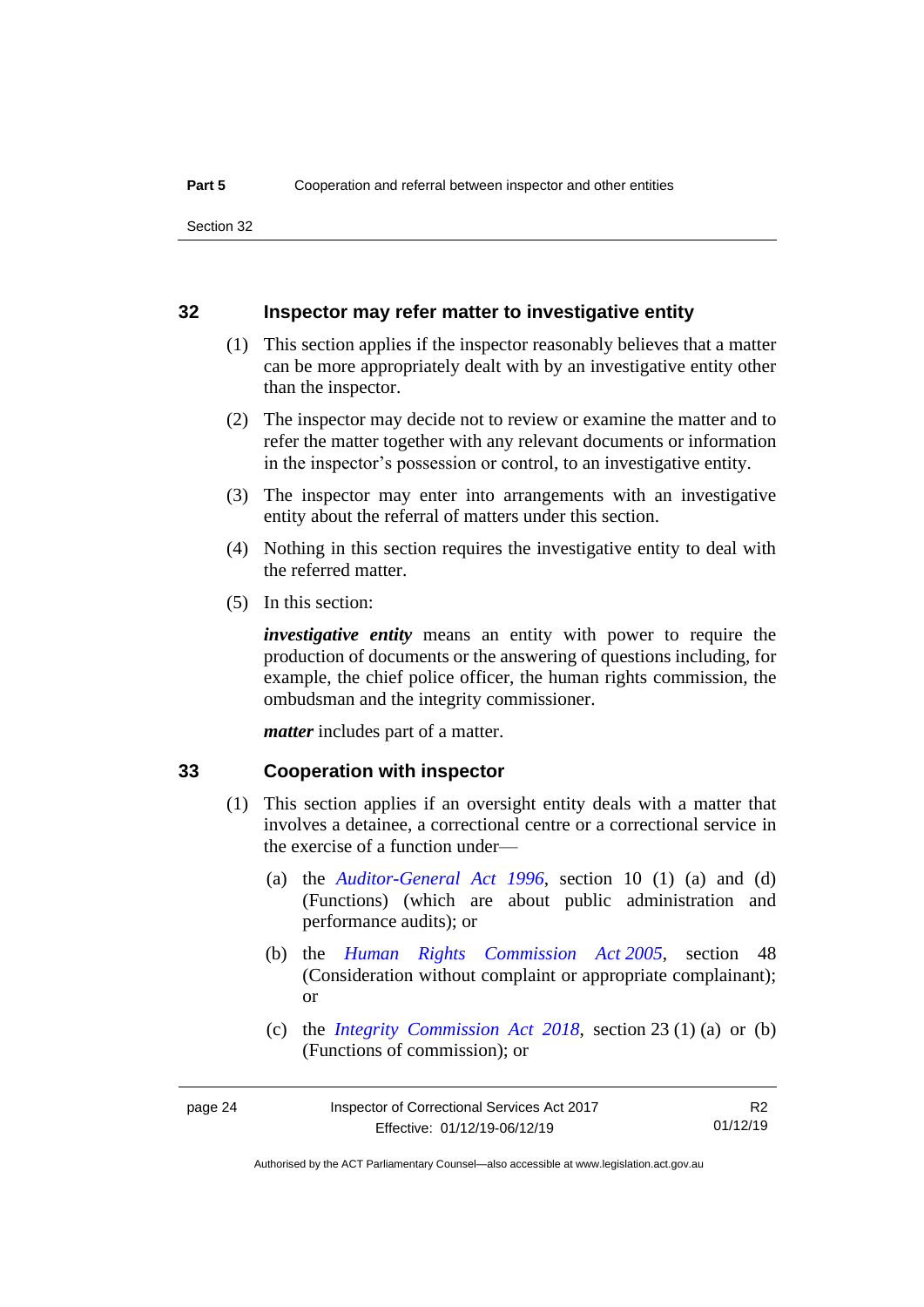- (d) the *[Ombudsman Act](http://www.legislation.act.gov.au/a/alt_a1989-45co) 1989*, section 5 (1) (b) (Functions investigating complaints under Act) (which is about own motion investigations).
- (2) The oversight entity must—
	- (a) consult with the inspector about the matter; and
	- (b) ensure that the entity's functions are exercised in a way that does not delay or unnecessarily duplicate the exercise of functions by the inspector.
- (3) The oversight entity may enter into an arrangement with the inspector to assist in—
	- (a) avoiding delay and unnecessary duplication of statutory functions; or
	- (b) efficiently managing the interaction of the statutory functions of the parties to the arrangement.
- (4) In this section:

*matter* includes a part of a matter.

*oversight entity* means any of the following:

- (a) the auditor-general;
- (b) the human rights commission;
- (c) the integrity commission;
- (d) an official visitor;
- (e) the ombudsman.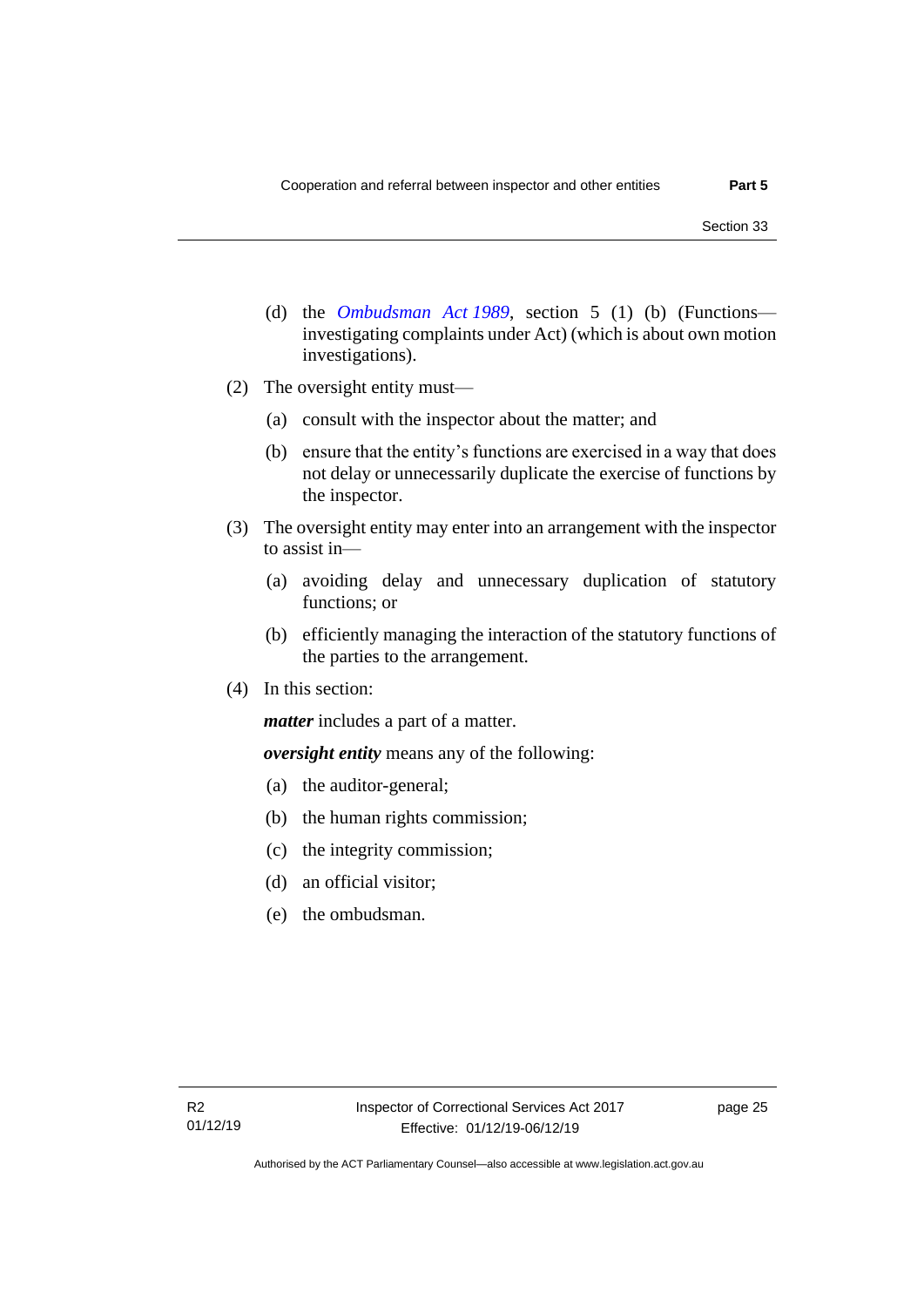Section 34

### <span id="page-31-0"></span>**34 Oversight entities may refer matter to inspector**

- (1) This section applies if an oversight entity reasonably believes that a matter can be more appropriately dealt with by the inspector.
- (2) The oversight entity may decide not to deal with the matter and to refer the matter together with any relevant documents or information in the entity's possession or control, to the inspector.
- (3) The oversight entity may enter into arrangements with the inspector about the referral of matters under this section.
- (4) Nothing in this section requires the inspector to deal with the referred matter.
- (5) In this section:

#### *matter*—

- (a) means a complaint or other matter; and
- (b) includes a part of a complaint or other matter.

*oversight entity*—see section 33 (4).

#### <span id="page-31-1"></span>**35 Information sharing**

- (1) An information sharing entity may disclose to the inspector relevant information held by the entity to the extent that it is reasonably necessary for this part.
- (2) The inspector may disclose to an information sharing entity relevant information held by the inspector to the extent that it is reasonably necessary for this part.
- (3) The inspector and an information sharing entity may enter into an information sharing protocol for this section.
- (4) In this section:

*information sharing entity* means an entity mentioned in section 31 (1).

R2 01/12/19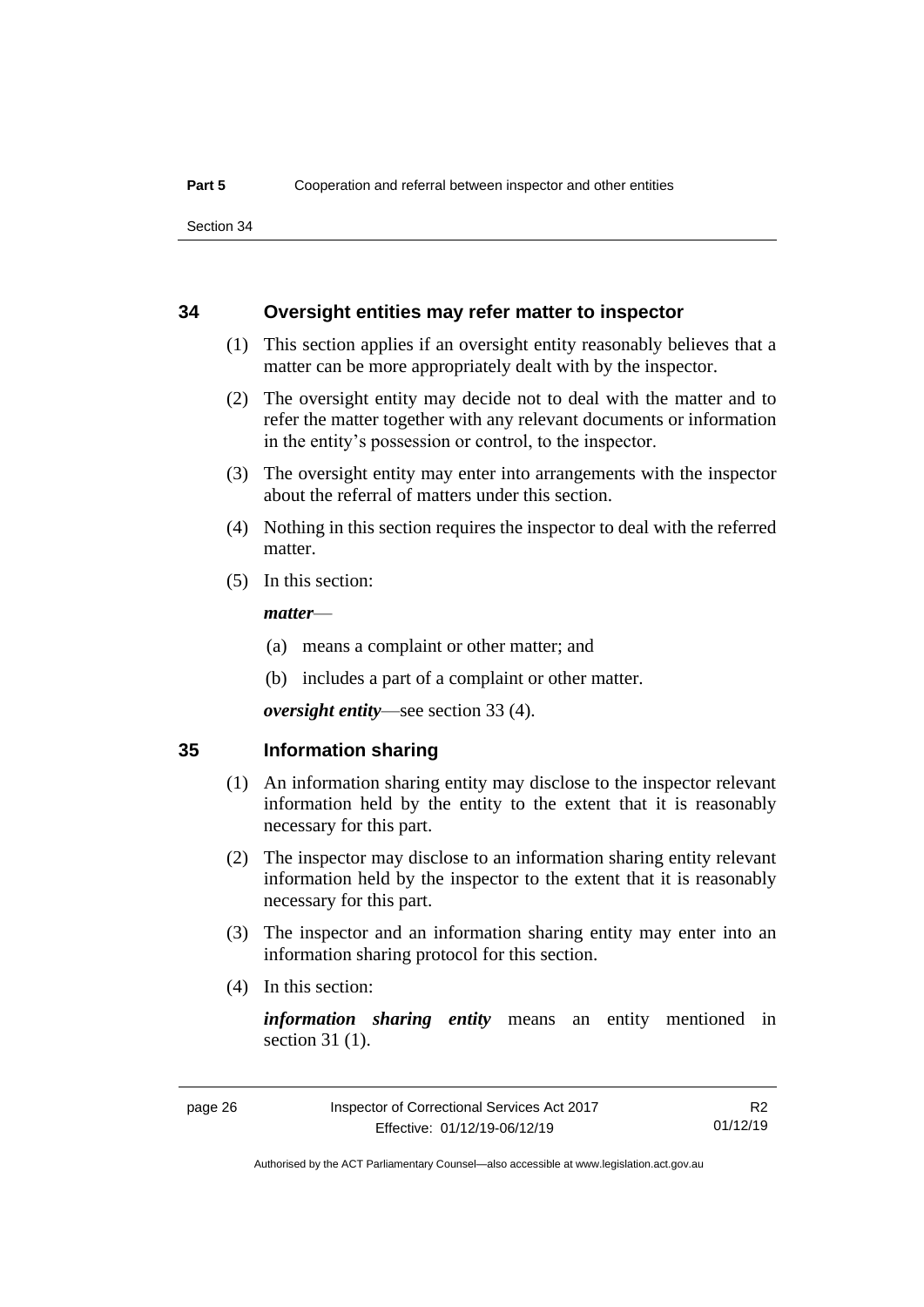## <span id="page-32-0"></span>**Part 6 Miscellaneous**

## <span id="page-32-1"></span>**36 Protection of inspector from liability**

- (1) The inspector is not civilly liable for conduct engaged in honestly and without recklessness—
	- (a) in the exercise of a function under this Act or another territory law; or
	- (b) in the reasonable belief that the conduct was in the exercise of a function under this Act or another territory law.
- (2) Any liability that would, apart from this section, attach to the inspector attaches instead to the Territory.
- (3) In this section:

*conduct* means an act or an omission to do an act.

## <span id="page-32-2"></span>**37 Offence—use or divulge protected information**

- (1) A person to whom this section applies commits an offence if—
	- (a) the person uses information; and
	- (b) the information is protected information about someone else; and
	- (c) the person is reckless about whether the information is protected information about someone else.

Maximum penalty: 50 penalty units, imprisonment for 6 months or both.

- (2) A person to whom this section applies commits an offence if—
	- (a) the person does something that divulges information; and
	- (b) the information is protected information about someone else; and

page 27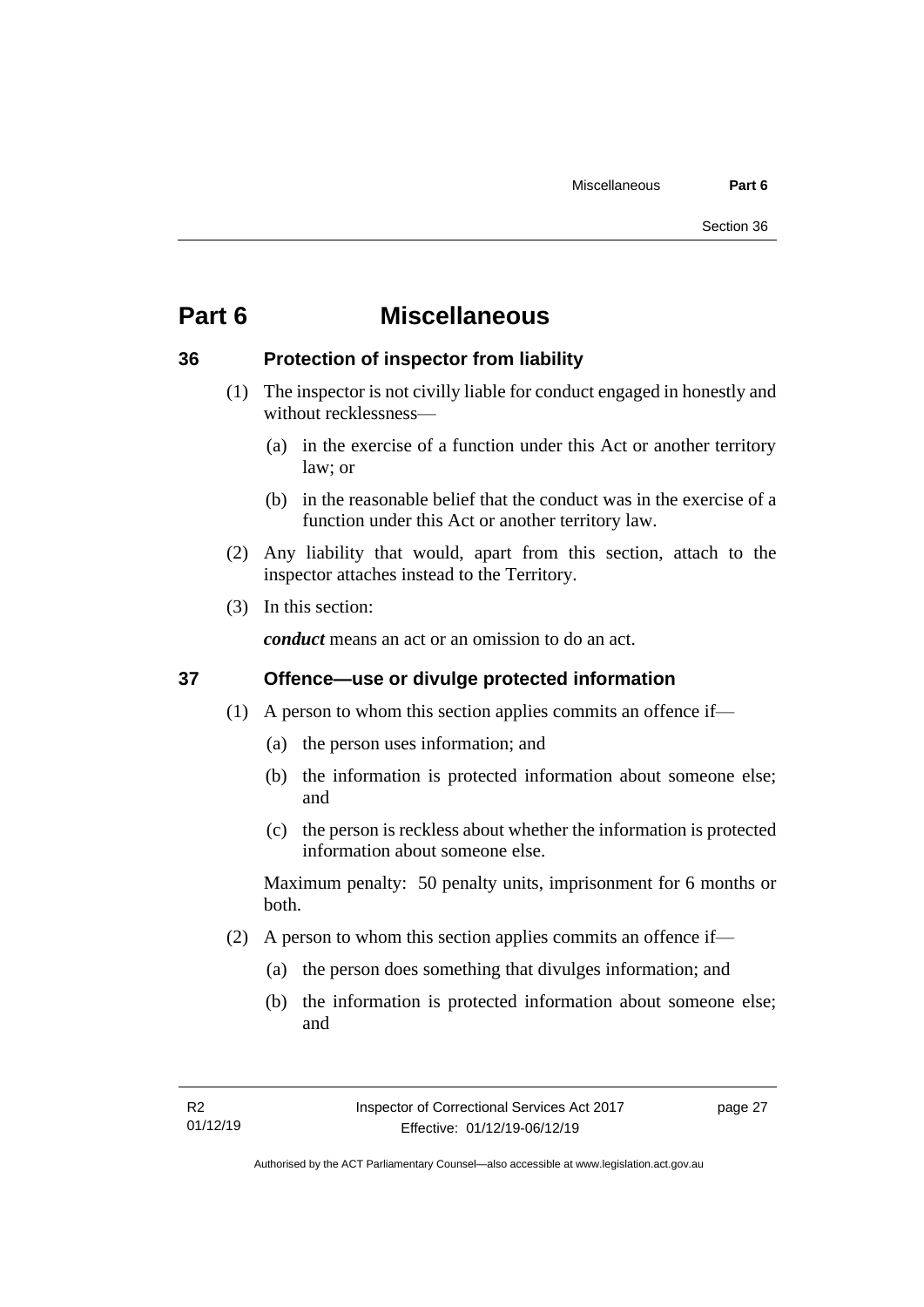#### **Part 6** Miscellaneous

Section 37

- (c) the person is reckless about whether—
	- (i) the information is protected information about someone else; and
	- (ii) doing the thing would result in the information being divulged to someone else.

Maximum penalty: 50 penalty units, imprisonment for 6 months or both.

- (3) Subsections (1) and (2) do not apply if the information is used or divulged—
	- (a) under this Act or another territory law; or
	- (b) in relation to the exercise of a function, as a person to whom this section applies, under this Act or another territory law; or
	- (c) in a court proceeding.
- (4) Subsections (1) and (2) do not apply to the using or divulging of protected information about a person with the person's consent.

*Note* The defendant has an evidential burden in relation to the matters mentioned in ss (3) and (4) (see [Criminal Code,](http://www.legislation.act.gov.au/a/2002-51) s 58).

- (5) A person to whom this section applies need not divulge protected information to a court, or produce a document containing protected information to a court, unless it is necessary to do so for this Act or another law applying in the Territory.
- (6) In this section:

*court* includes a tribunal, authority or person having power to require the production of documents or the answering of questions.

*divulge* includes—

- (a) communicate; or
- (b) publish.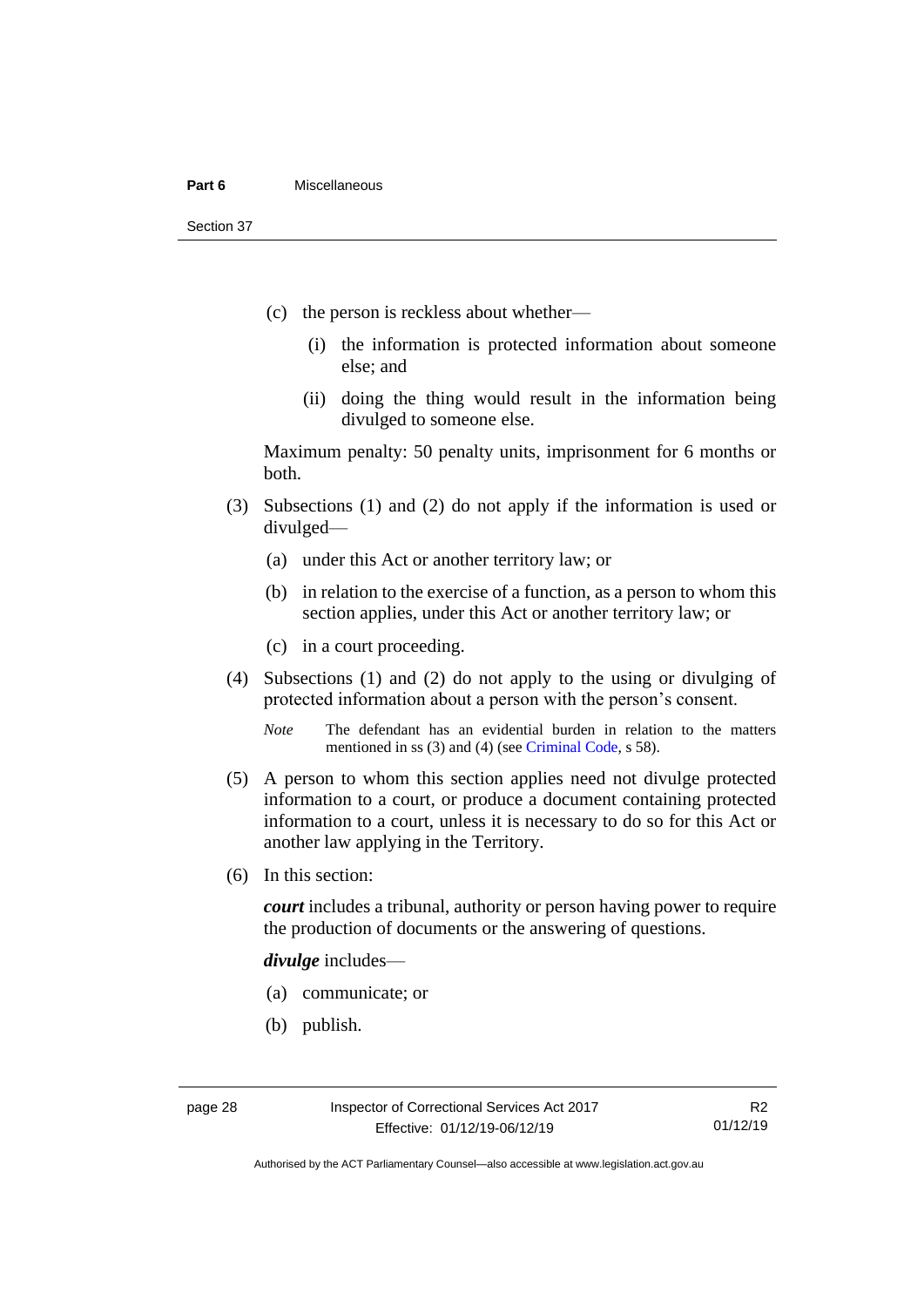#### *person to whom this section applies* means—

- (a) a person who is, or has been, an inspector; or
- (b) anyone else who exercises, or has exercised, a function under this Act; or
- (c) a person who is, or has been, otherwise involved in the administration of this Act; or
- (d) a person who has been given information under this Act by a person mentioned in paragraph (a), (b) or (c).

*produce* includes allow access to.

*protected information* means information about a person that is disclosed to, or obtained by, a person to whom this section applies because of—

- (a) the exercise of a function under this Act by the person or someone else; or
- (b) the involvement of the person, or someone else, in the administration of this Act.

*use information* includes make a record of the information.

## <span id="page-34-0"></span>**38 Regulation-making power**

The Executive may make regulations for this Act.

*Note* A regulation must be notified, and presented to the Legislative Assembly, under the [Legislation Act.](http://www.legislation.act.gov.au/a/2001-14)

## <span id="page-34-1"></span>**39 Review of Act**

- (1) The Minister must arrange for a review of the operation of this Act as soon as practicable after the end of its 5th year of operation.
- (2) The Minister must present a report of the review to the Legislative Assembly within 12 months after the day the review is started.
- (3) This section expires 7 years after the day it commences.

| - R2     | Inspector of Correctional Services Act 2017 | page 29 |
|----------|---------------------------------------------|---------|
| 01/12/19 | Effective: 01/12/19-06/12/19                |         |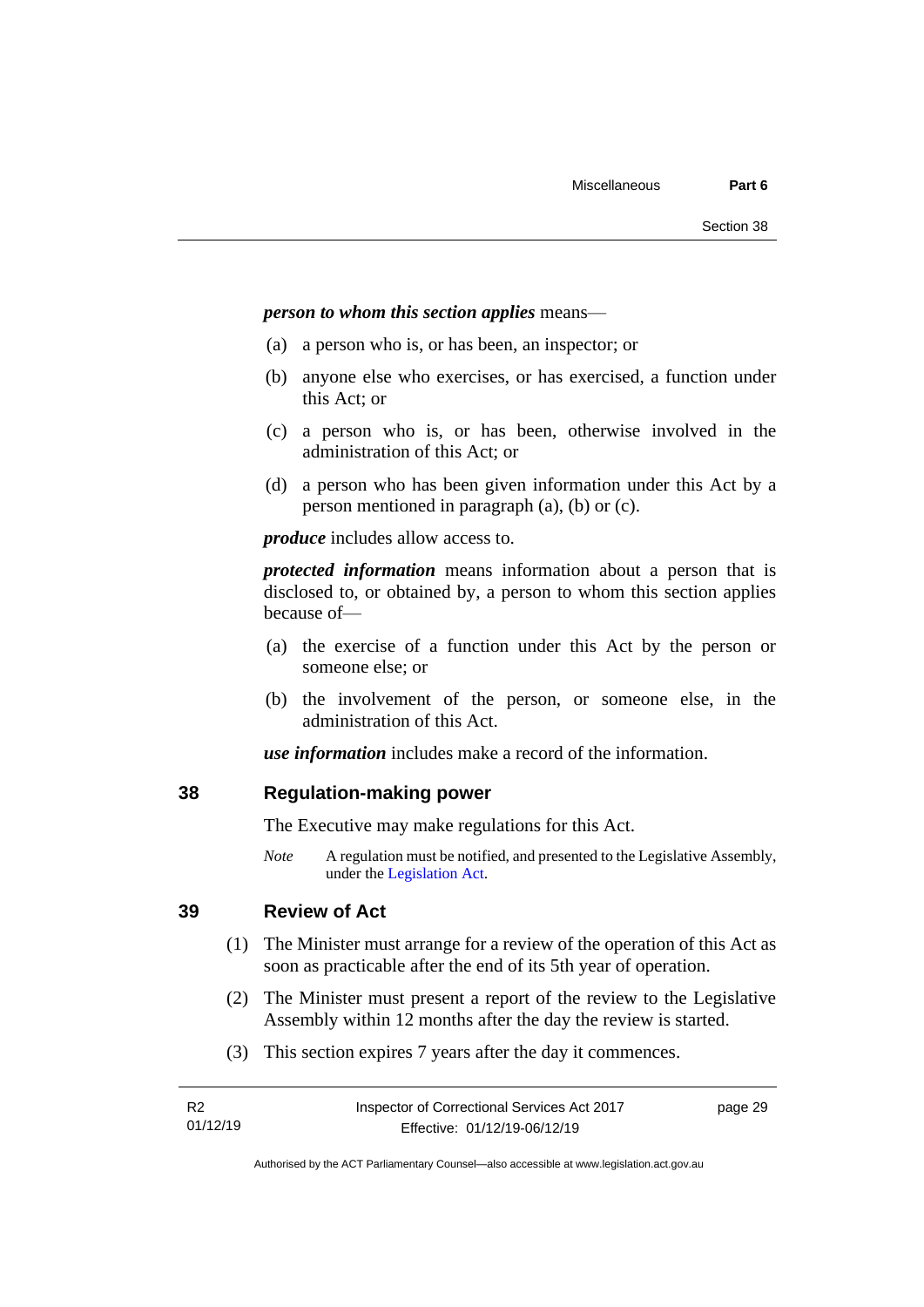Part 7 **Amendments** 

Section 40

## <span id="page-35-0"></span>**U Part 7 Amendments**

## <span id="page-35-1"></span>**U 40 Legislation amended—sch 1**

This Act amends the legislation mentioned in schedule 1.

page 30 Inspector of Correctional Services Act 2017 Effective: 01/12/19-06/12/19

R2 01/12/19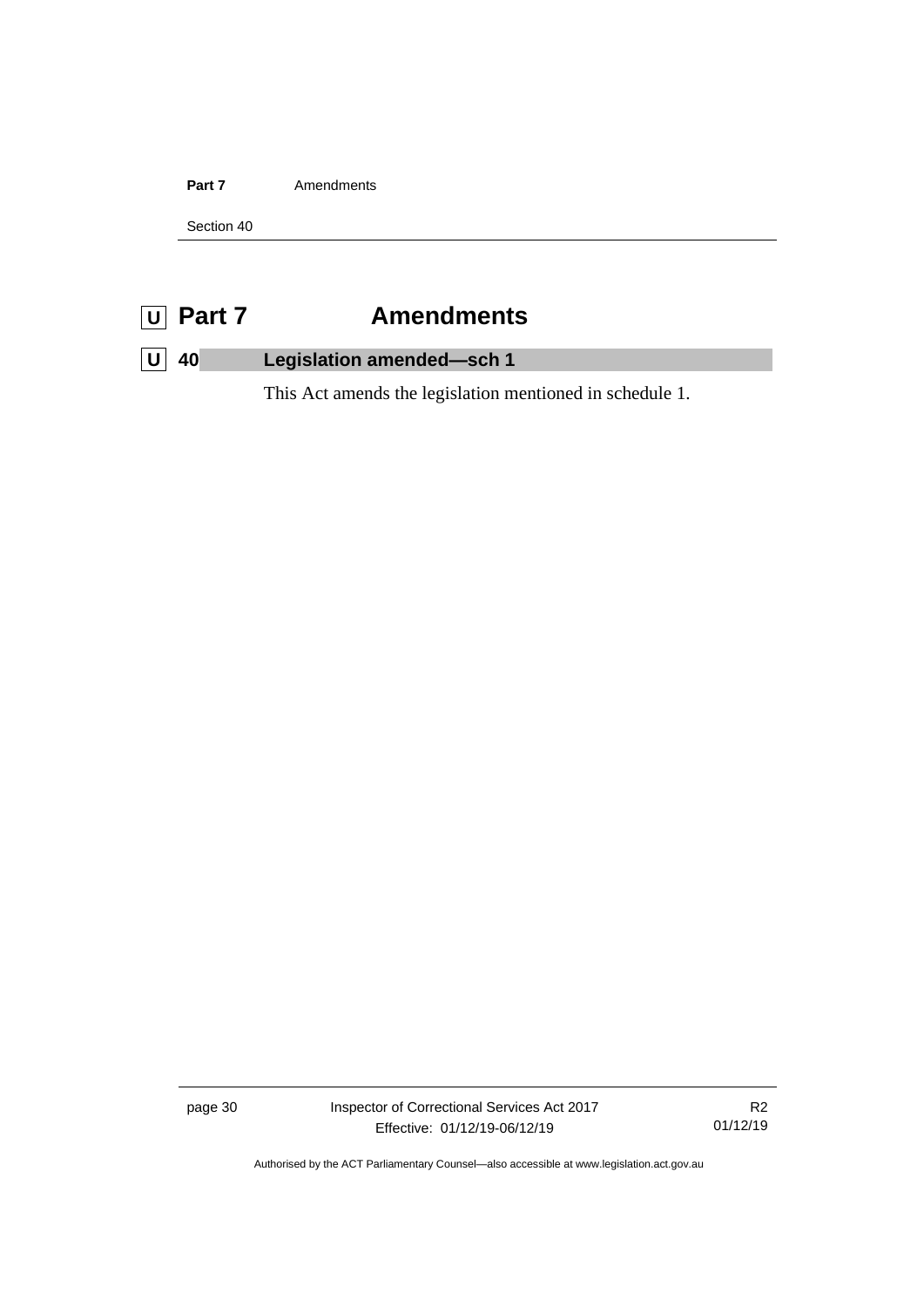# <span id="page-36-0"></span>**U Schedule 1 Amendments—extended application of Act**

(see s 40)

<span id="page-36-1"></span>**U Part 1.1 Children and Young People Act 2008**

| $[1.1]$ | Section 137, definition of accredited person, new |
|---------|---------------------------------------------------|
|         | paragraph (da)                                    |

*insert*

(da) the inspector of correctional services;

## **[1.2] New section 144 (2) (b) (iiia)**

*insert*

(iiia) the inspector of correctional services;

| [1.3]<br>Part 6.3 heading |
|---------------------------|
|---------------------------|

*substitute*

## **Part 6.3 Access to and inspection of detention places**

| 153   | Inspections by judicial officers and Assembly members |
|-------|-------------------------------------------------------|
|       | substitute                                            |
| [1.4] | Section 153 heading                                   |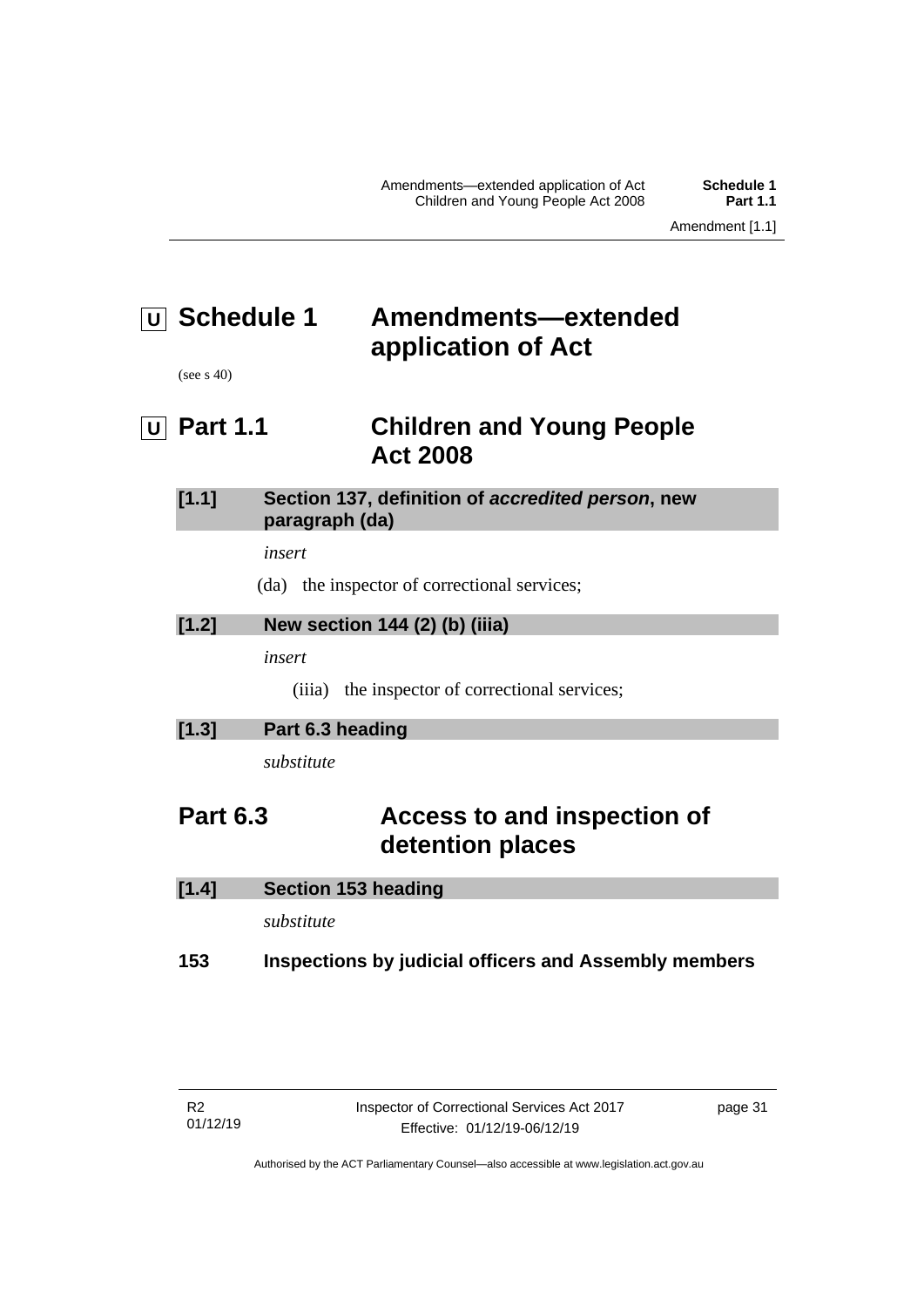## **[1.5] Section 153 (1) and note**

#### *substitute*

- (1) This section applies to each of the following:
	- (a) a judge;
	- (b) a magistrate;
	- (c) a member of the Legislative Assembly.
	- *Note 1* The inspector of correctional services may also enter and inspect a detention place (see *Inspector of Correctional Services Act 2017*, s 19).
	- *Note 2* Official visitors must visit detention places (see pt 2.3 and *[Official Visitor](http://www.legislation.act.gov.au/a/2012-33)  [Act 2012](http://www.legislation.act.gov.au/a/2012-33)*).

## **[1.6] New section 153A**

*insert*

## **153A Access to detention places**

A commissioner exercising functions under the *[Human Rights](http://www.legislation.act.gov.au/a/2005-40)  [Commission Act 2005](http://www.legislation.act.gov.au/a/2005-40)* or the ombudsman may, at any reasonable time, enter a detention place for the purpose of exercising the person's functions under this Act.

### **[1.7] Section 154 (5), examples, new dot point**

#### *insert*

• *Inspector of Correctional Services Act 2017*

## **[1.8] New section 179 (ba)**

*insert*

(ba) the inspector of correctional services;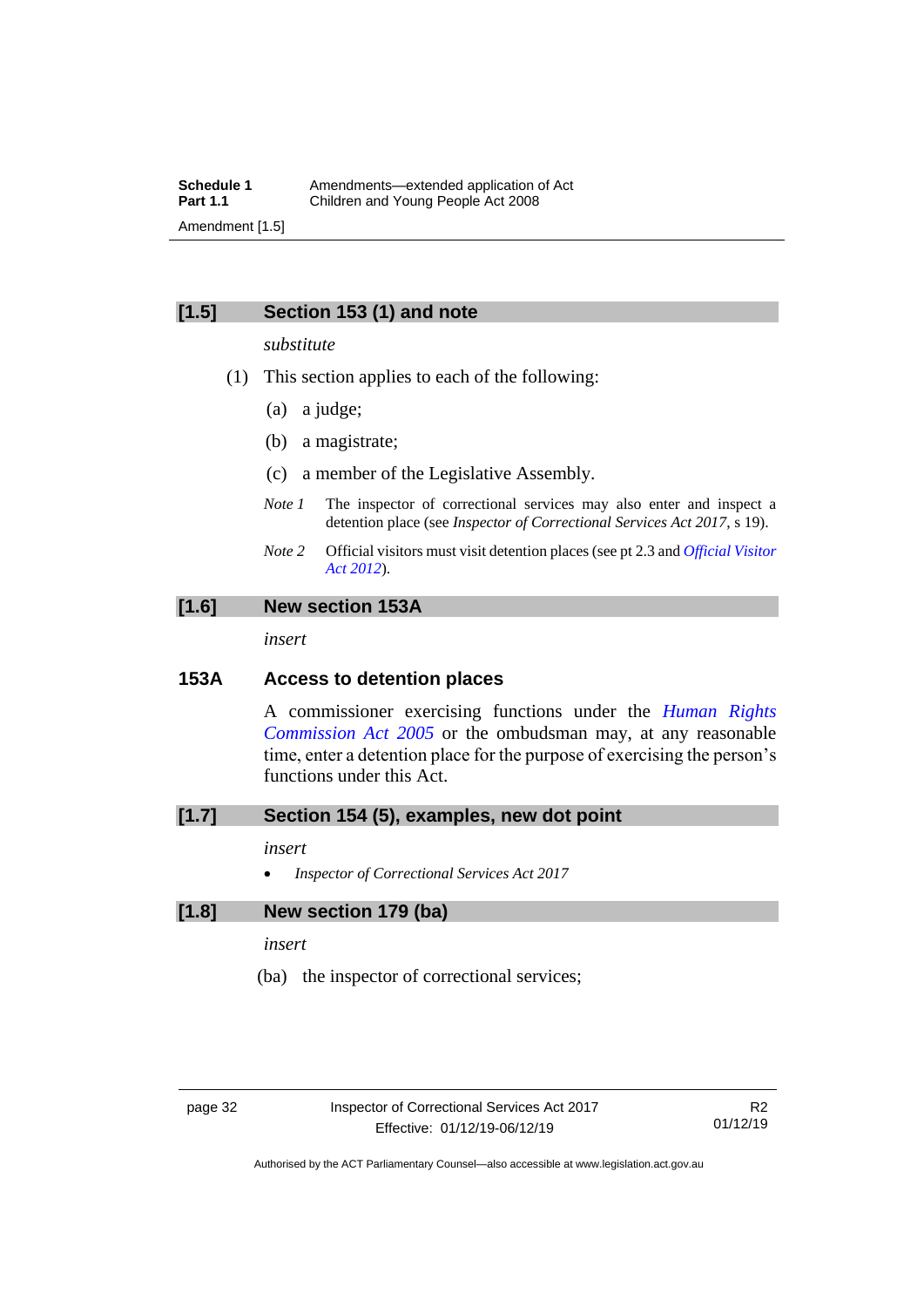## **[1.9] New section 195 (5) (ca)**

*insert*

(ca) the inspector of correctional services;

## **[1.10] Section 200 (5), definition of** *protected electronic communication***, new paragraph (ba)**

*insert*

(ba) the inspector of correctional services;

## **[1.11] Section 201 (4), definition of** *protected mail***, new paragraph (ba)**

*insert*

(ba) the inspector of correctional services;

## **[1.12] New section 222 (3) (ca)**

*insert*

(ca) the inspector of correctional services;

## **[1.13] Section 280 (5), definition of** *protected mail***, new paragraph (ba)**

### *insert*

(ba) the inspector of correctional services;

## **[1.14] Section 576, definition of** *accredited person***, new paragraph (da)**

*insert*

(da) the inspector of correctional services;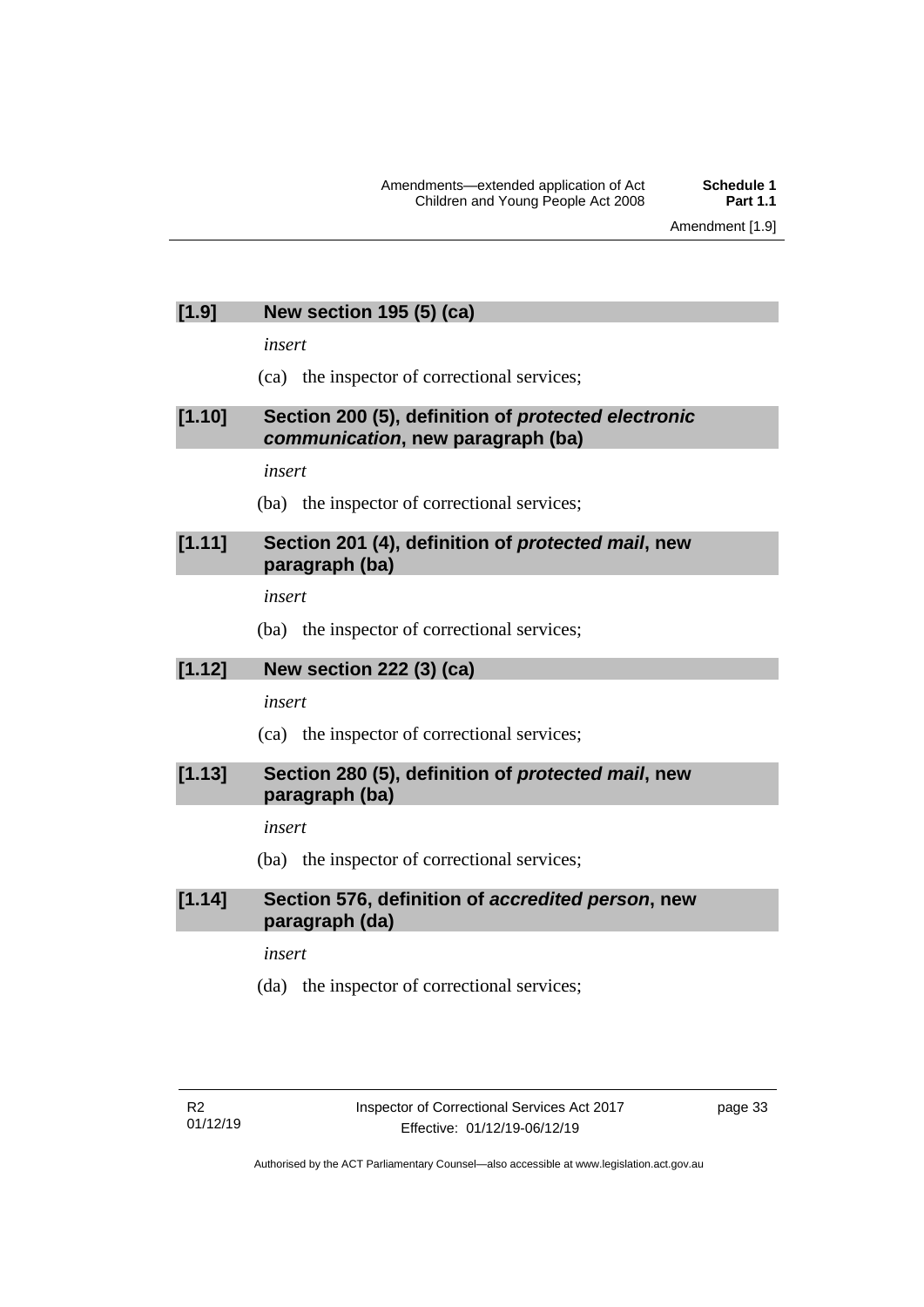## **Schedule 1** Amendments—extended application of Act<br>**Part 1.2** Inspector of Correctional Services Act 2017 **Inspector of Correctional Services Act 2017** Amendment [1.15]

## **[1.15] New section 634 (1) (ca)**

*insert*

(ca) the inspector of correctional services;

**[1.16] Dictionary, new definition of** *inspector of correctional services*

*insert*

*inspector of correctional services*—see the *Inspector of Correctional Services Act 2017*, dictionary.

## <span id="page-39-0"></span>**U Part 1.2 Inspector of Correctional Services Act 2017**

## **[1.17] Section 7, definition of** *correctional centre***, paragraph (c)**

*omit*

a corrections officer

*substitute*

an escort officer

## **[1.18] Section 7, definition of** *correctional centre***, new paragraphs (e) and (f)**

*before the examples, insert*

- (e) a place declared to be a detention place under the *[Children and](http://www.legislation.act.gov.au/a/2008-19)  [Young People Act 2008](http://www.legislation.act.gov.au/a/2008-19)*, section 142; or
- (f) a place, including a vehicle, where a detainee is held in custody while being escorted by an escort officer under the *[Children and](http://www.legislation.act.gov.au/a/2008-19)  [Young People Act 2008](http://www.legislation.act.gov.au/a/2008-19)*.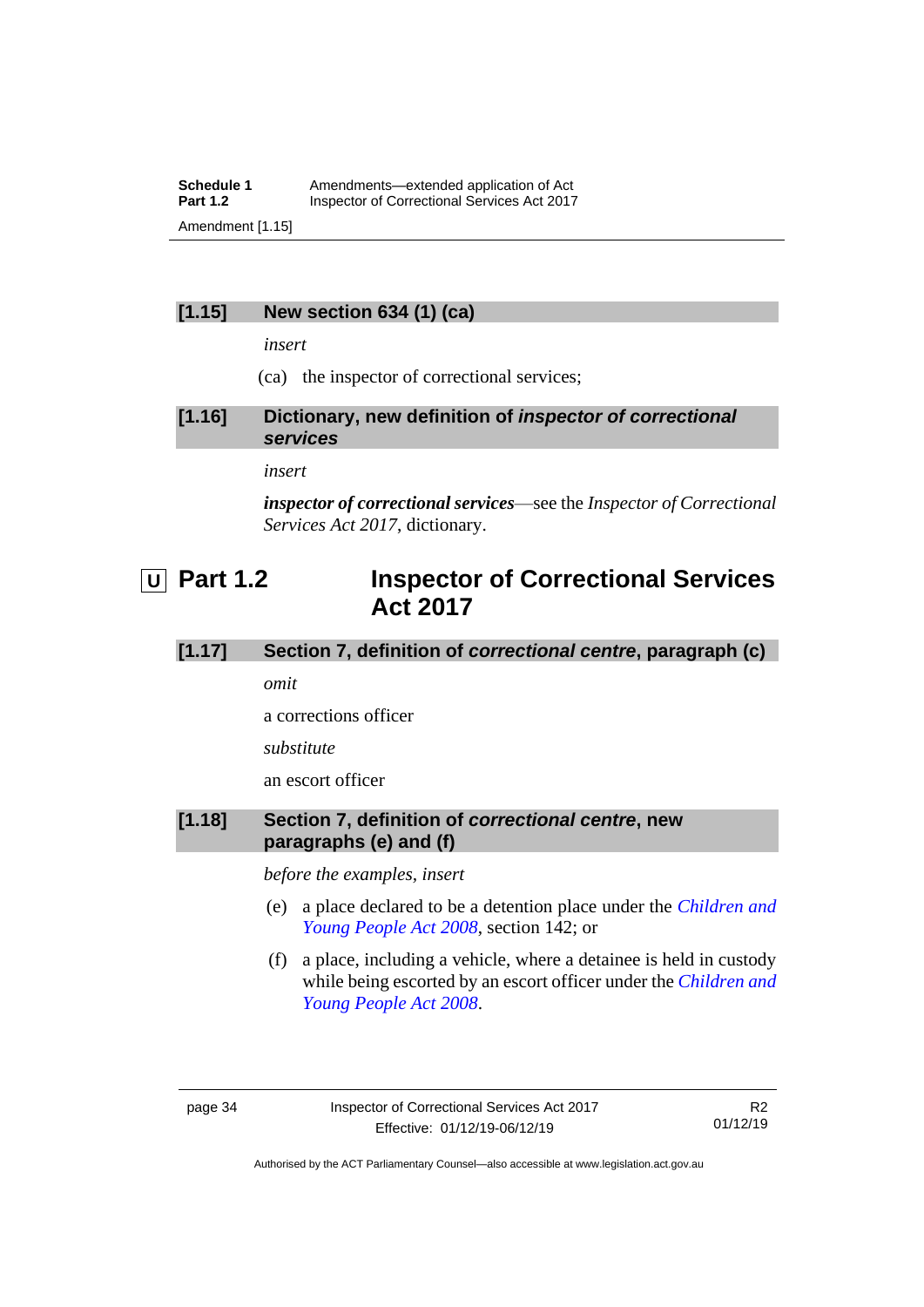## **[1.19] New section 7 (2)**

*insert*

(2) In this section:

*escort officer* means—

- (a) for the *[Corrections Management Act 2007](http://www.legislation.act.gov.au/a/2007-15)*—a corrections officer; or
- (b) for the *[Children and Young People Act 2008](http://www.legislation.act.gov.au/a/2008-19)*—a corrections officer or a youth detention officer.

*youth detention officer*—see the *[Children and Young People](http://www.legislation.act.gov.au/a/2008-19)  Act [2008](http://www.legislation.act.gov.au/a/2008-19)*, section 96.

## **[1.20] Section 18 (1) (a)**

*substitute*

- (a) must examine and review at least once every 2 years each place declared to be—
	- (i) a correctional centre under the *[Corrections Management](http://www.legislation.act.gov.au/a/2007-15)  [Act 2007](http://www.legislation.act.gov.au/a/2007-15)*, section 24; and
	- (ii) a detention place under the *[Children and Young People Act](http://www.legislation.act.gov.au/a/2008-19)  [2008,](http://www.legislation.act.gov.au/a/2008-19)* section 142;

## **[1.21] New section 31 (1) (ca)**

*insert*

(ca) a person conducting a review of a segregation or disciplinary decision under the *[Children and Young People Act 2008](http://www.legislation.act.gov.au/a/2008-19)*.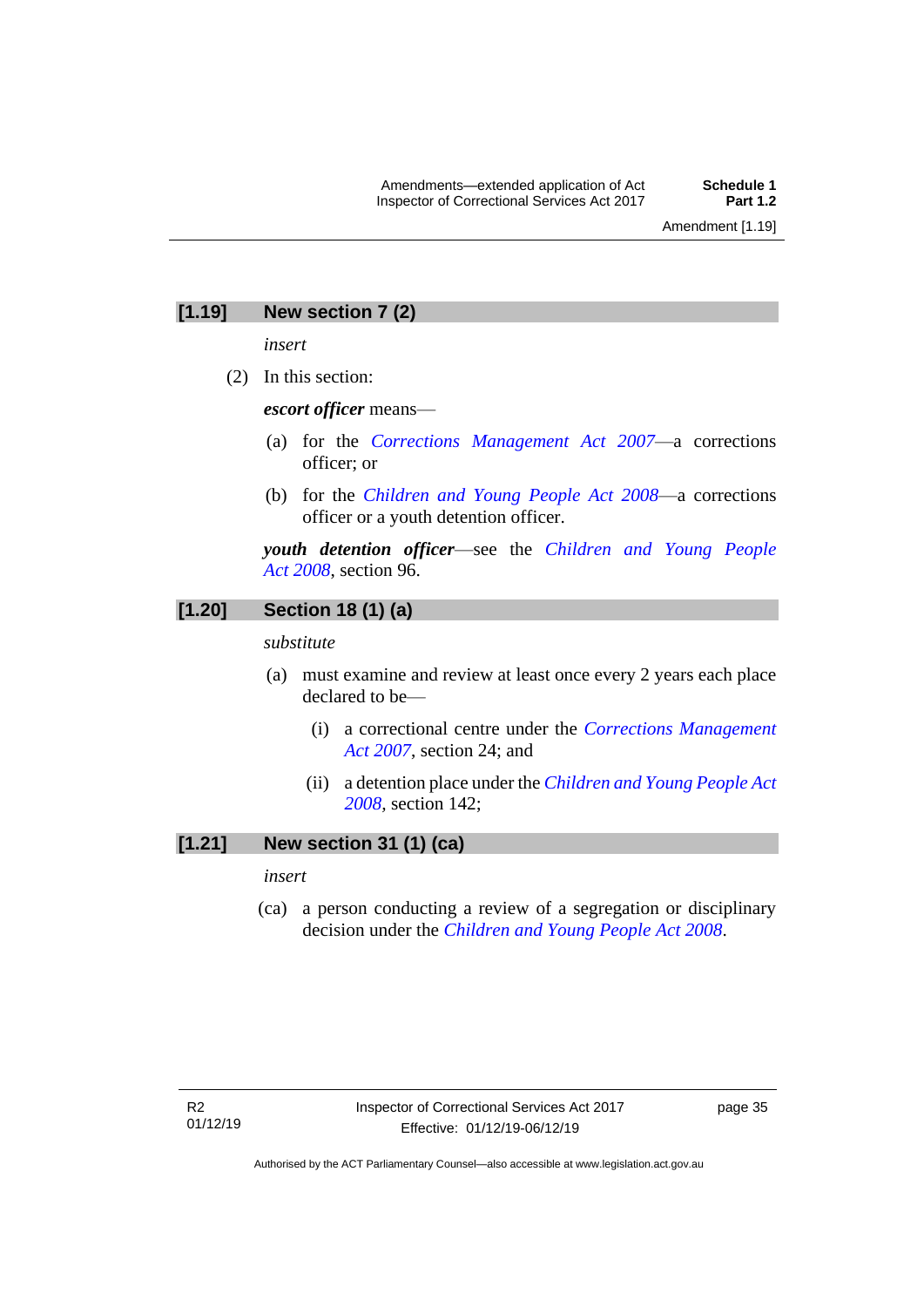## **[1.22] Dictionary, definition of** *detainee*

*substitute*

## *detainee*—

- (a) for the *[Corrections Management Act 2007](http://www.legislation.act.gov.au/a/2007-15)*—see that Act, dictionary; or
- (b) for the *[Children and Young People Act 2008](http://www.legislation.act.gov.au/a/2008-19)*—means a young detainee as defined in that Act, section 95.

page 36 Inspector of Correctional Services Act 2017 Effective: 01/12/19-06/12/19

R2 01/12/19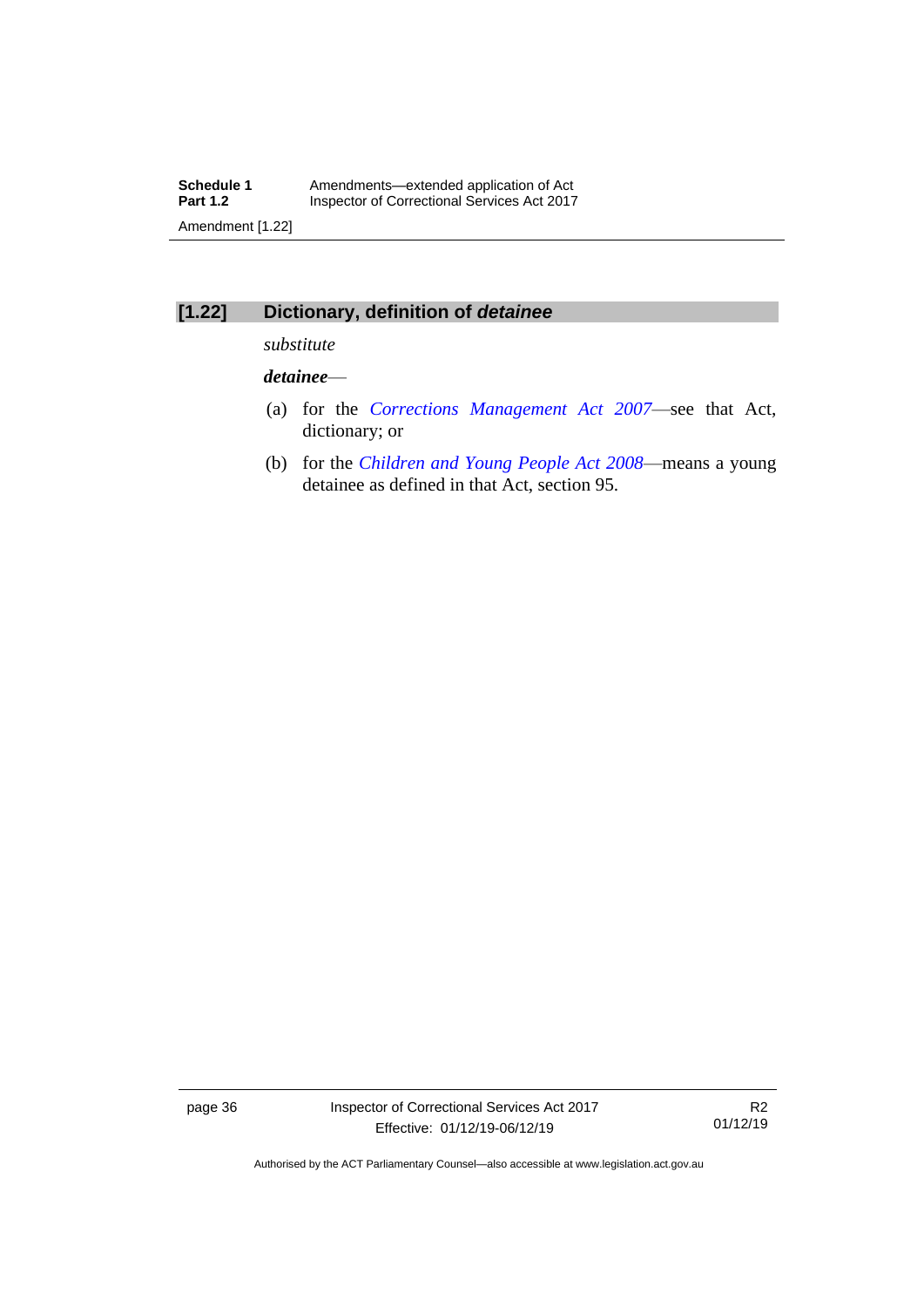## <span id="page-42-0"></span>**Dictionary**

(see s 3)

*Note 1* The [Legislation Act](http://www.legislation.act.gov.au/a/2001-14) contains definitions and other provisions relevant to this Act.

*Note 2* For example, the [Legislation Act,](http://www.legislation.act.gov.au/a/2001-14) dict, pt 1, defines the following terms:

- bankrupt or personally insolvent
- chief police officer
- coroner
- corrections officer
- director-general (see s 163)
- document
- entity
- **Executive**
- function
- human rights commissioner
- integrity commission
- integrity commissioner
- Legislative Assembly
- Minister (see s 162)
- official visitor
- ombudsman
- person (see s 169)
- police officer
- public servant
- sitting day
- **Speaker**
- territory law
- the Territory
- tribunal.

*correctional centre*—see section 7.

*correctional service*—see section 8.

page 37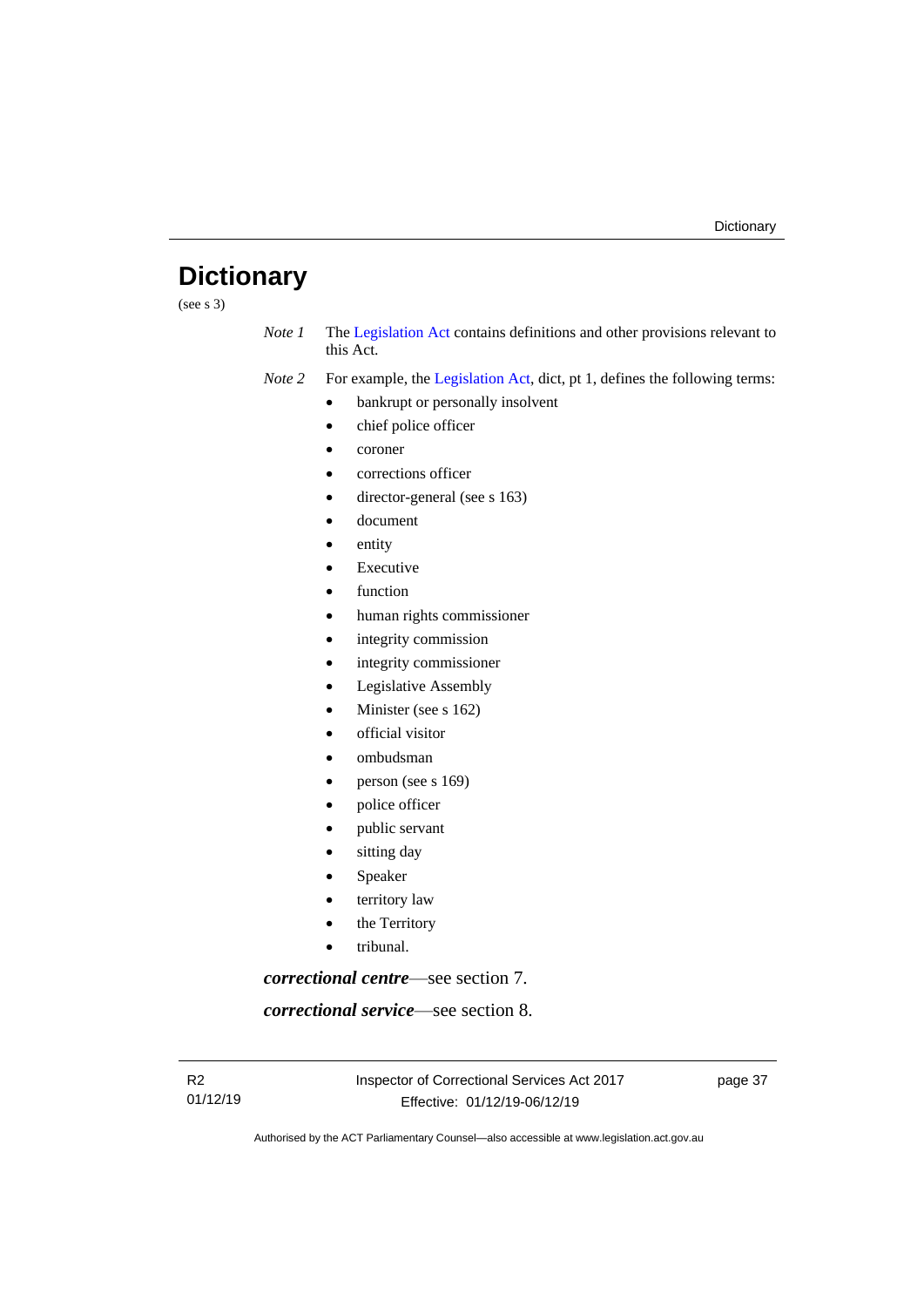*detainee*—see the *[Corrections Management Act 2007](http://www.legislation.act.gov.au/a/2007-15)*, dictionary.

*inspector* means the inspector of correctional services appointed under section 9.

*relevant director-general* means, for a matter that relates to—

- (a) a correctional centre under the *[Corrections Management](http://www.legislation.act.gov.au/a/2007-15)  Act [2007](http://www.legislation.act.gov.au/a/2007-15)* or a correctional service provided in relation to a correctional centre—the director-general responsible for administering that Act; or
- (b) a detention place under the *[Children and Young People Act](http://www.legislation.act.gov.au/a/2008-19) 2008* or a correctional service provided in relation to a detention place—the director-general responsible for administering that Act.

*relevant Minister* means, for a matter that relates to—

- (a) a correctional centre under the *[Corrections Management](http://www.legislation.act.gov.au/a/2007-15)  Act [2007](http://www.legislation.act.gov.au/a/2007-15)* or a correctional service provided in relation to a correctional centre—the Minister responsible for administering that Act; or
- (b) a detention place under the *[Children and Young People Act](http://www.legislation.act.gov.au/a/2008-19) 2008* or a correctional service provided in relation to a detention place—the Minister responsible for administering that Act.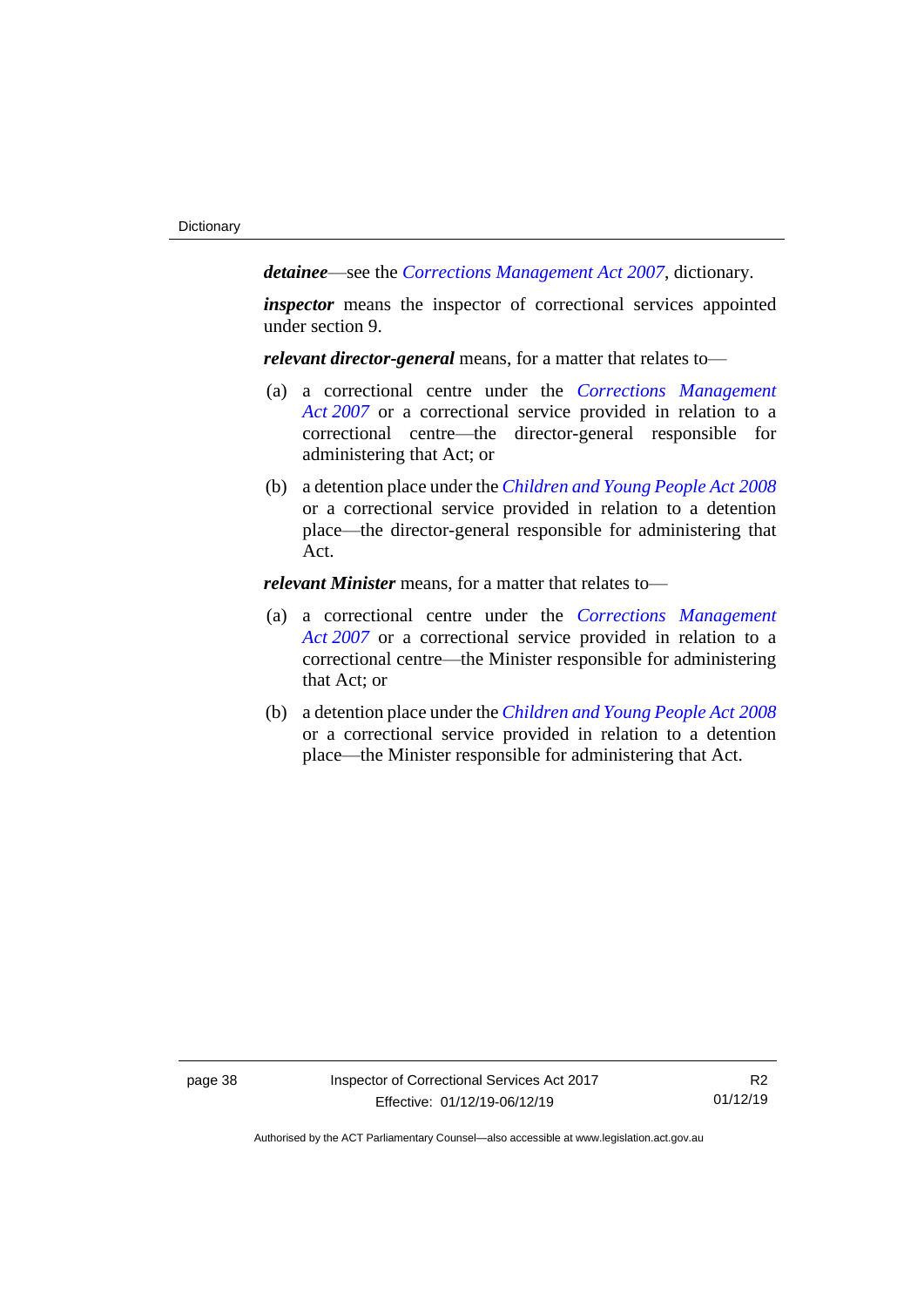#### **Endnotes**

## <span id="page-44-1"></span><span id="page-44-0"></span>**Endnotes**

## **1 About the endnotes**

Amending and modifying laws are annotated in the legislation history and the amendment history. Current modifications are not included in the republished law but are set out in the endnotes.

Not all editorial amendments made under the *[Legislation Act 2001](http://www.legislation.act.gov.au/a/2001-14)*, part 11.3 are annotated in the amendment history. Full details of any amendments can be obtained from the Parliamentary Counsel's Office.

Uncommenced amending laws are not included in the republished law. The details of these laws are underlined in the legislation history. Uncommenced expiries are underlined in the legislation history and amendment history.

If all the provisions of the law have been renumbered, a table of renumbered provisions gives details of previous and current numbering.

The endnotes also include a table of earlier republications.

| $A = Act$                                    | $NI =$ Notifiable instrument              |
|----------------------------------------------|-------------------------------------------|
| $AF =$ Approved form                         | $o = order$                               |
| $am = amended$                               | $om = omitted/report$                     |
| $amdt = amendment$                           | $ord = ordinance$                         |
| $AR = Assembly resolution$                   | $orig = original$                         |
| $ch = chapter$                               | $par = paragraph/subparagraph$            |
| $CN =$ Commencement notice                   | $pres = present$                          |
| $def = definition$                           | $prev = previous$                         |
| $DI = Disallowable instrument$               | $(\text{prev}) = \text{previously}$       |
| $dict = dictionary$                          | $pt = part$                               |
| disallowed = disallowed by the Legislative   | $r = rule/subrule$                        |
| Assembly                                     | $reloc = relocated$                       |
| $div =$ division                             | $remum = renumbered$                      |
| $exp = expires/expired$                      | $R[X]$ = Republication No                 |
| $Gaz = gazette$                              | $RI = reissue$                            |
| $hdg =$ heading                              | $s = section/subsection$                  |
| $IA = Interpretation Act 1967$               | $sch = schedule$                          |
| $ins = inserted/added$                       | $sdiv = subdivision$                      |
| $LA =$ Legislation Act 2001                  | $SL = Subordinate$ law                    |
| $LR =$ legislation register                  | $sub =$ substituted                       |
| $LRA =$ Legislation (Republication) Act 1996 | underlining = whole or part not commenced |
| $mod = modified/modification$                | or to be expired                          |
|                                              |                                           |

## <span id="page-44-2"></span>**2 Abbreviation key**

R2 01/12/19 Inspector of Correctional Services Act 2017 Effective: 01/12/19-06/12/19

page 39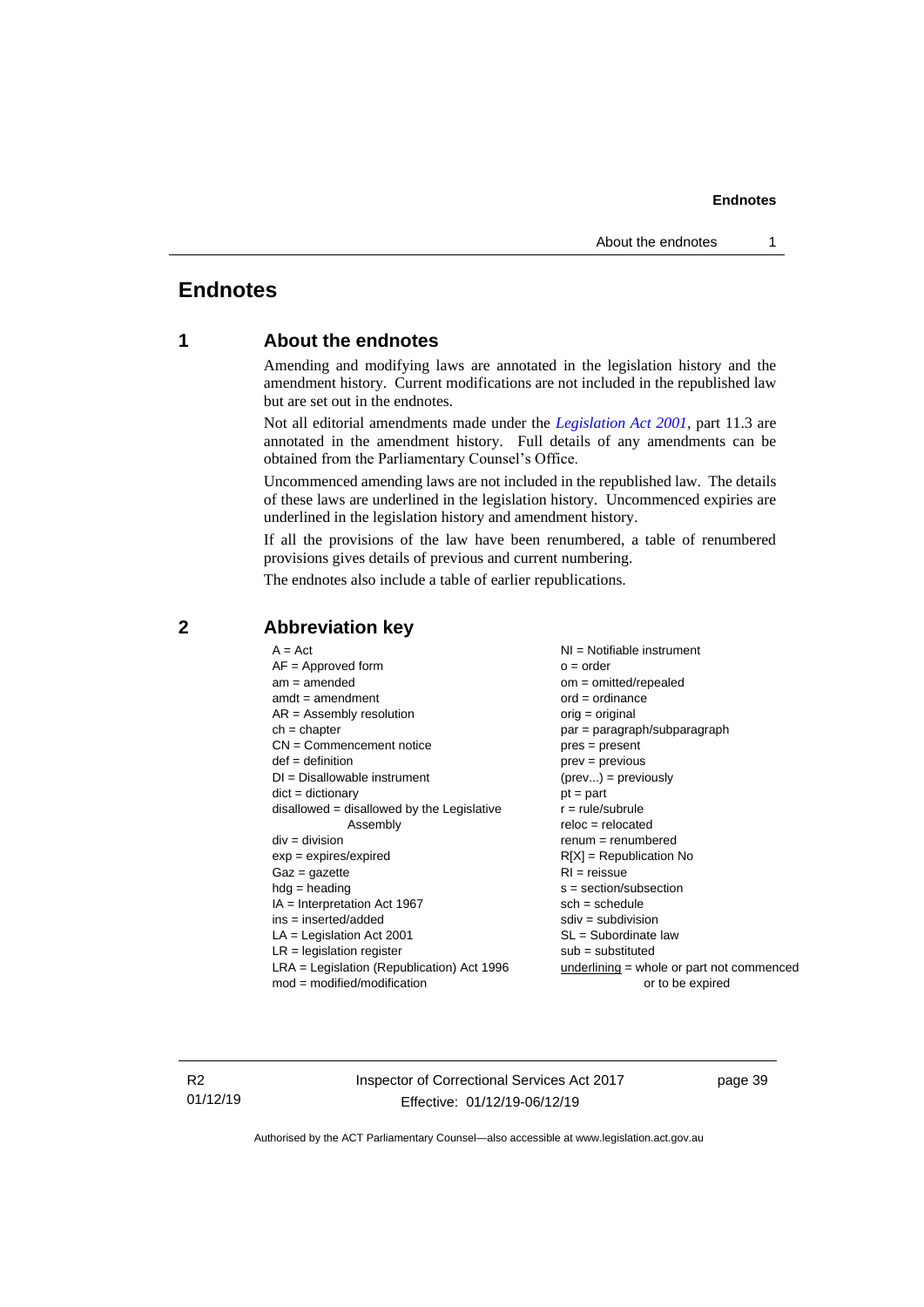#### **Endnotes**

3 Legislation history

## <span id="page-45-0"></span>**3 Legislation history**

**Inspector of Correctional Services Act 2017 A2017-47** notified LR 7 December 2017 s 1, s 2 commenced 7 December 2017 (LA s 75 (1)) s 40, sch 1 awaiting commencement remainder commenced 8 December 2017 (s 2 (1))

as amended by

#### **[Integrity Commission Act 2018](http://www.legislation.act.gov.au/a/2018-52#history) A2018-52 sch 1 pt 1.14 (as am by [A2019-18](https://www.legislation.act.gov.au/a/2019-18) s 4)**

notified LR 11 December 2018 s 1, s 2 commenced 11 December 2018 (LA s 75 (1)) sch 1 pt 1.14 commenced 1 December 2019 (s 2 (2) (a) as am by [A2019-18](https://www.legislation.act.gov.au/a/2019-18) s 4)

#### **[Integrity Commission Amendment Act 2019](https://www.legislation.act.gov.au/a/2019-18/) A2019-18 s 4**

notified LR 14 June 2019

s 1, s 2 commenced 14 June 2019 (LA s 75 (1))

- s 3, s 4 commenced 15 June 2019 (s 2 (1))
- *Note* This Act only amends th[e Integrity Commission Act 2018](http://www.legislation.act.gov.au/a/2018-52#history) A2018-52.

#### <span id="page-45-1"></span>**4 Amendment history**

```
Cooperation with other entities
s 31 am A2018-52 amdt 1.85
Inspector may refer matter to investigative entity
s 32 am A2018-52 amdt 1.86
Cooperation with inspector
s 33 am A2018-52 amdt 1.87, amdt 1.88; pars renum R2 LA
Review of Act
               exp 8 December 2024 (s 39 (3))
Legislation amended—sch 2
s 41 om LA s 89 (3)
Consequential amendments
sch 2 om LA s 89 (3)
Dictionary
                A2018-52 amdt 1.89
```
page 40 Inspector of Correctional Services Act 2017 Effective: 01/12/19-06/12/19

R2 01/12/19